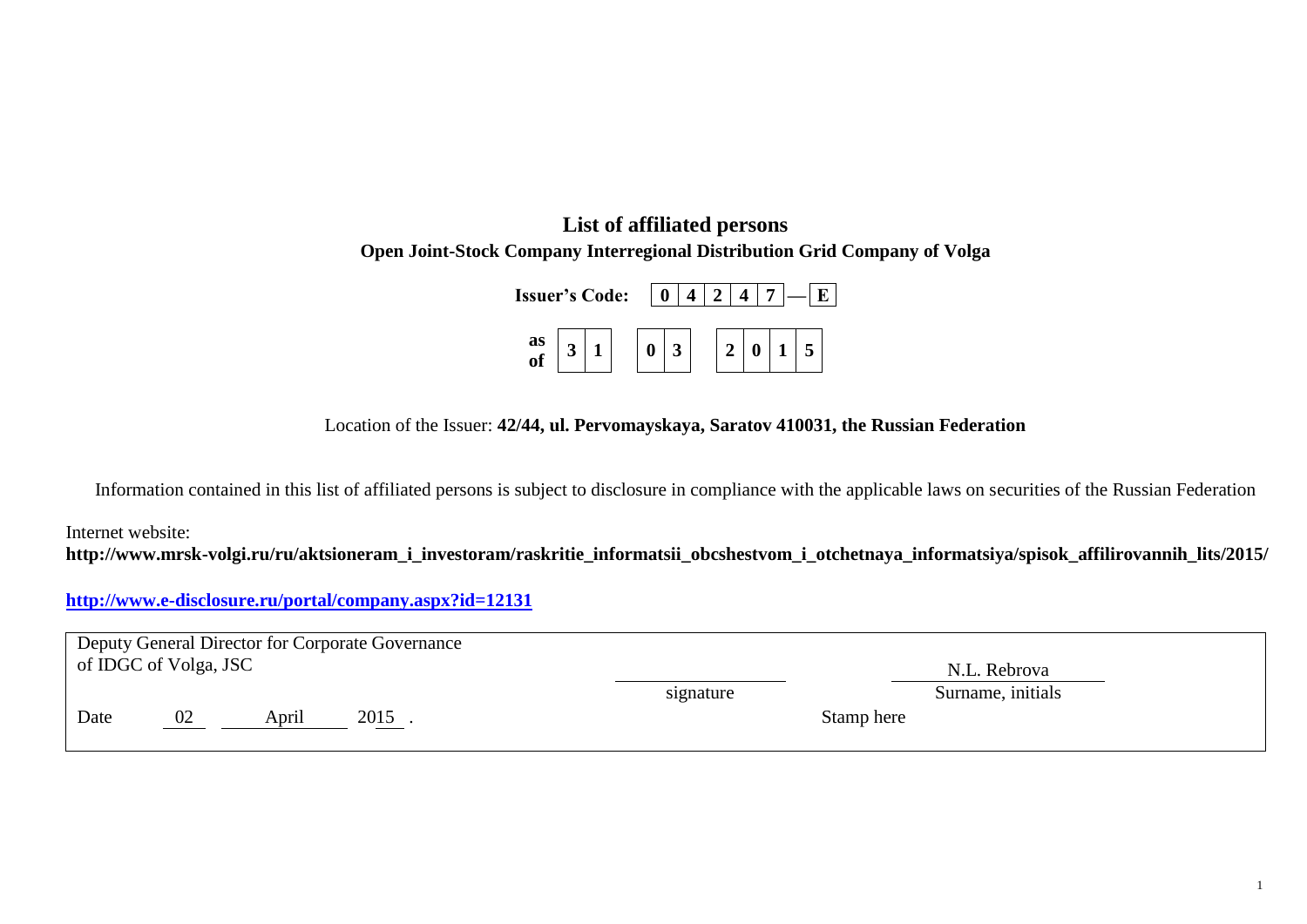| <b>Issuer's Codes</b>                                      |               |  |  |  |  |
|------------------------------------------------------------|---------------|--|--|--|--|
| INN (Taxpayer's Id. No.)                                   | 6450925977    |  |  |  |  |
| <b>OGRN</b> (Primary State)<br><b>Registration Number)</b> | 1076450006280 |  |  |  |  |

## **I. Composition of affiliated persons as of 3 1 0 3 2 0 1 5**

| Item<br>No. | Full business name (name of a<br>non-commercial organization) or<br>surname, name, patronymic of an<br>affiliated person | Location of a legal entity or<br>place of residence of an<br>individual (natural person)<br>(information disclosed upon<br>consent of a natural person<br>only) | Ground (grounds) by virtue of<br>which a person is recognized as<br>an affiliate                                | Effective<br>date of a<br>ground<br>(grounds) | Ownership interest<br>of an affiliated<br>person in the<br>authorized capital<br>of the business<br>entity, % | Percentage of<br>ordinary shares in<br>the business entity<br>held by an affiliated<br>person, % |
|-------------|--------------------------------------------------------------------------------------------------------------------------|-----------------------------------------------------------------------------------------------------------------------------------------------------------------|-----------------------------------------------------------------------------------------------------------------|-----------------------------------------------|---------------------------------------------------------------------------------------------------------------|--------------------------------------------------------------------------------------------------|
|             | 2                                                                                                                        |                                                                                                                                                                 | $\Delta$                                                                                                        | 5                                             | 6                                                                                                             | 7                                                                                                |
| 1.          | Adler Yuri Veniaminovich                                                                                                 | Consent of the natural person<br>for disclosure of this<br>information has not been<br>obtained                                                                 | The person is a member of the<br><b>Board of Directors</b><br>(Supervisory Board) of the<br>Joint-Stock Company | 23.06.2014                                    |                                                                                                               |                                                                                                  |
| 2.          | Varvarin Aleksandr Viktorovich                                                                                           | Consent of the natural person<br>for disclosure of this<br>information has not been<br>obtained                                                                 | The person is a member of the<br><b>Board of Directors</b><br>(Supervisory Board) of the<br>Joint-Stock Company | 23.06.2014                                    |                                                                                                               |                                                                                                  |
| 3.          | Guryanov Denis Lvovich                                                                                                   | Consent of the natural person<br>for disclosure of this<br>information has not been<br>obtained                                                                 | The person is a member of the<br><b>Board of Directors</b><br>(Supervisory Board) of the<br>Joint-Stock Company | 23.06.2014                                    |                                                                                                               |                                                                                                  |
| 4.          | Kulikov Denis Viktorovich                                                                                                | Consent of the natural person<br>for disclosure of this<br>information has not been<br>obtained                                                                 | The person is a member of the<br><b>Board of Directors</b><br>(Supervisory Board) of the<br>Joint-Stock Company | 23.06.2014                                    | 0.002%                                                                                                        | 0.002%                                                                                           |
| 5.          | Lisavin Andrey Vladimirovich                                                                                             | Consent of the natural person<br>for disclosure of this<br>information has not been<br>obtained                                                                 | The person is a member of the<br><b>Board of Directors</b><br>(Supervisory Board) of the<br>Joint-Stock Company | 23.06.2014<br>23.06.2014                      |                                                                                                               |                                                                                                  |
| 6.          | Malkov Denis Aleksandrovich                                                                                              |                                                                                                                                                                 | Consent of the natural person The person is a member of the                                                     |                                               |                                                                                                               |                                                                                                  |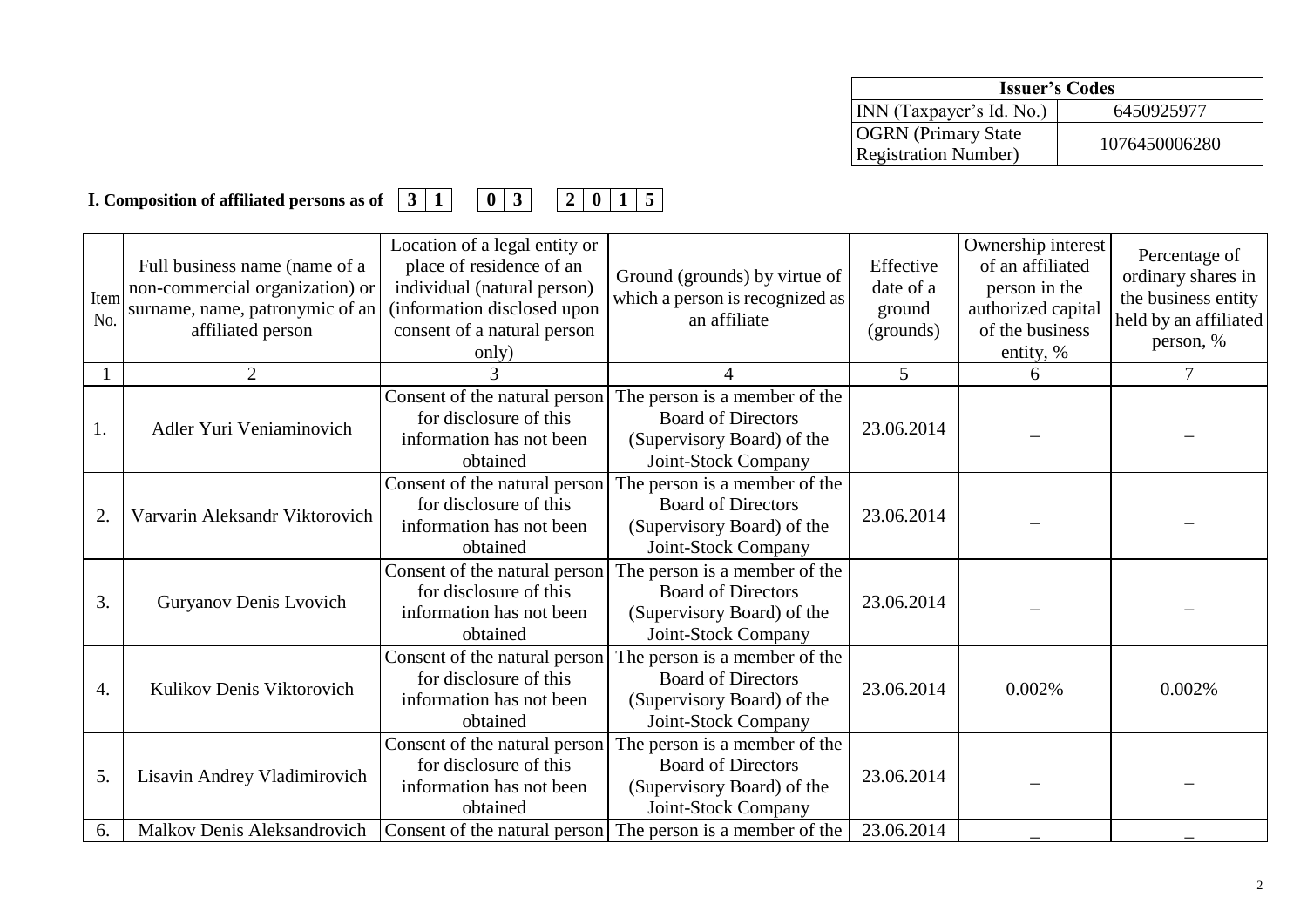|     |                                     | for disclosure of this<br>information has not been                                                          | <b>Board of Directors</b><br>(Supervisory Board) of the                                                                                |            |          |          |
|-----|-------------------------------------|-------------------------------------------------------------------------------------------------------------|----------------------------------------------------------------------------------------------------------------------------------------|------------|----------|----------|
| 7.  | Mamin Viktor Viktorovich            | obtained<br>Consent of the natural person<br>for disclosure of this<br>information has not been<br>obtained | Joint-Stock Company<br>The person is a member of the<br><b>Board of Directors</b><br>(Supervisory Board) of the<br>Joint-Stock Company | 23.06.2014 |          |          |
| 8.  | Pankstyanov Yuri Nikolaevich        | Consent of the natural person<br>for disclosure of this<br>information has not been<br>obtained             | The person is a member of the<br><b>Board of Directors</b><br>(Supervisory Board) of the<br>Joint-Stock Company                        | 23.06.2014 |          |          |
| 9.  | Prokhorov Egor<br>Vyacheslavovich   | Consent of the natural person<br>for disclosure of this<br>information has not been<br>obtained             | The person is a member of the<br><b>Board of Directors</b><br>(Supervisory Board) of the<br>Joint-Stock Company                        | 23.06.2014 |          |          |
| 10. | Rozentsvayg Aleksandr<br>Shoylovich | Consent of the natural person<br>for disclosure of this<br>information has not been<br>obtained             | The person is a member of the<br><b>Board of Directors</b><br>(Supervisory Board) of the<br>Joint-Stock Company                        | 23.06.2014 |          |          |
|     |                                     |                                                                                                             | The person is the Sole<br>Executive Body of the<br>Joint-Stock Company                                                                 | 12.12.2008 |          |          |
|     |                                     | Consent of the natural person<br>for disclosure of this                                                     | The person is a member of the<br>Collegial Executive Body of<br>the Joint-Stock Company                                                | 18.04.2008 |          |          |
| 11. | Ryabikin Vladimir Anatolievich      | information has not been<br>obtained                                                                        | The person is a member of the<br><b>Board of Directors</b><br>(Supervisory Board) of the<br>Joint-Stock Company                        | 23.06.2014 |          |          |
|     |                                     |                                                                                                             | The person belongs to the same<br>group of persons as the<br>Joint-Stock Company                                                       | 12.12.2008 |          |          |
| 12. | Zaretskiy Dmitriy Lvovich           |                                                                                                             | Consent of the natural person The person is a member of the                                                                            | 25.07.2012 | 0.00052% | 0.00052% |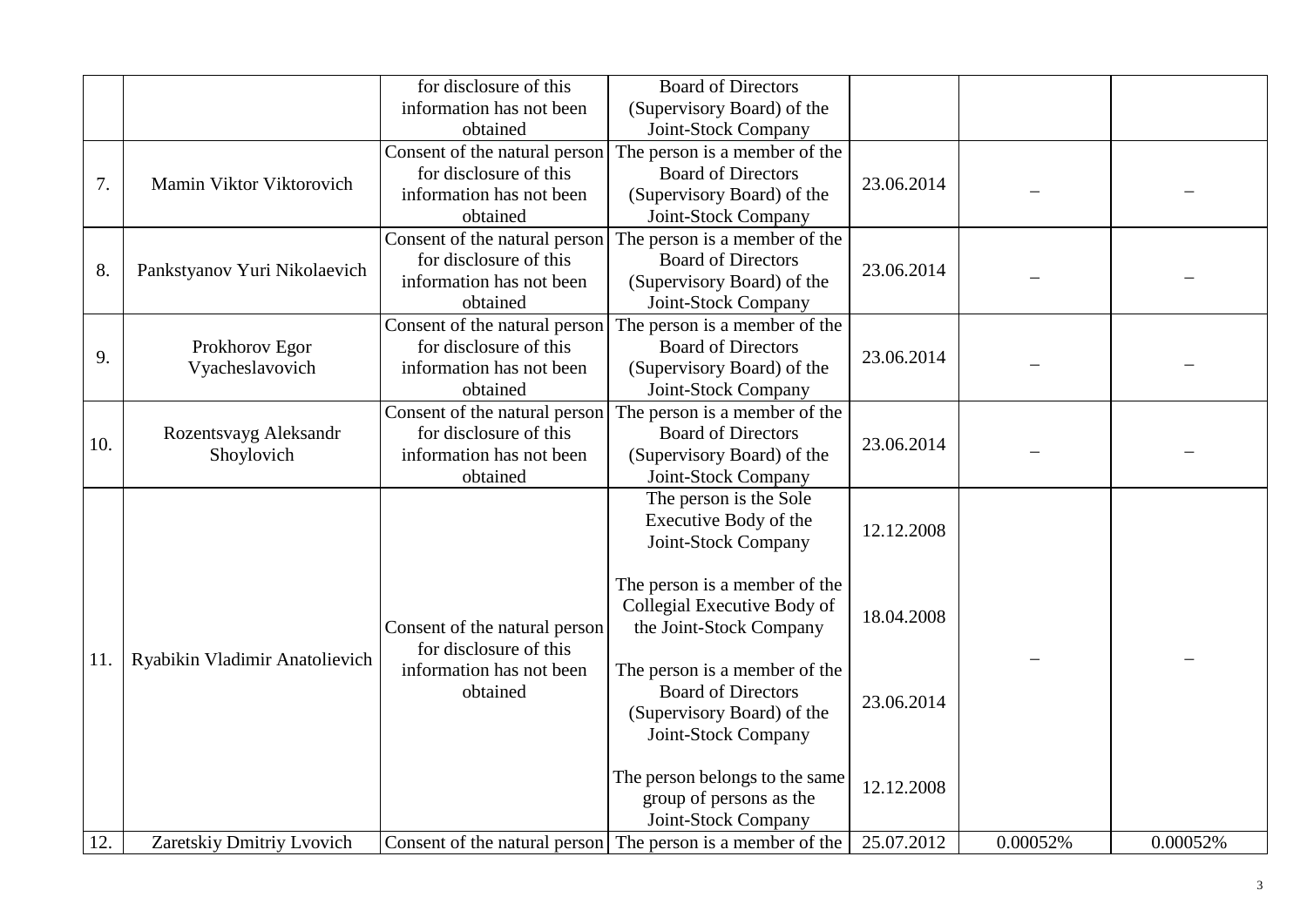|     |                                                          | for disclosure of this<br>information has not been<br>obtained                                  | Collegial Executive Body of<br>the Joint-Stock Company                                                                 |            |            |            |
|-----|----------------------------------------------------------|-------------------------------------------------------------------------------------------------|------------------------------------------------------------------------------------------------------------------------|------------|------------|------------|
| 13. | Kuliev Vyacheslav Igorevich                              | Consent of the natural person<br>for disclosure of this<br>information has not been<br>obtained | The person is a member of the<br>Collegial Executive Body of<br>the Joint-Stock Company                                | 21.12.2012 |            |            |
| 14. | Pavlov Oleg Grigorievich                                 | Consent of the natural person<br>for disclosure of this<br>information has not been<br>obtained | The person is a member of the<br>Collegial Executive Body of<br>the Joint-Stock Company                                | 24.07.2014 |            |            |
| 15. | Ponomarev Vladimir Borisovich                            | Consent of the natural person<br>for disclosure of this<br>information has not been<br>obtained | The person is a member of the<br>Collegial Executive Body of<br>the Joint-Stock Company                                | 07.04.2009 |            |            |
| 16. | Puchkova Irina Yurievna                                  | Consent of the natural person<br>for disclosure of this<br>information has not been<br>obtained | The person is a member of the<br>Collegial Executive Body of<br>the Joint-Stock Company                                | 03.03.2011 |            |            |
| 17. | Rebrova Natalia Leonidovna                               | Consent of the natural person<br>for disclosure of this<br>information has not been<br>obtained | The person is a member of the<br>Collegial Executive Body of<br>the Joint-Stock Company                                | 06.10.2009 | 0.0000347% | 0.0000347% |
| 18. | Tamlenova Irina Alekseevna                               | Consent of the natural person<br>for disclosure of this<br>information has not been<br>obtained | The person is a member of the<br>Collegial Executive Body of<br>the Joint-Stock Company                                | 07.04.2009 |            |            |
| 19. | Frolov Sergey Petrovich                                  | Consent of the natural person<br>for disclosure of this<br>information has not been<br>obtained | The person is a member of the<br>Collegial Executive Body of<br>the Joint-Stock Company                                | 07.04.2009 |            |            |
| 20. | Open Joint-Stock Company<br>Russian Grids (Rosseti, JSC) | bld. 4, ul. Belovezhskaya,<br><b>Moscow 121353</b>                                              | The person is entitled to<br>dispose of over 20% of the<br>voting shares in the Company.<br>Over 50% of the members of | 20.08.2008 | 67.626%    | 67.626%    |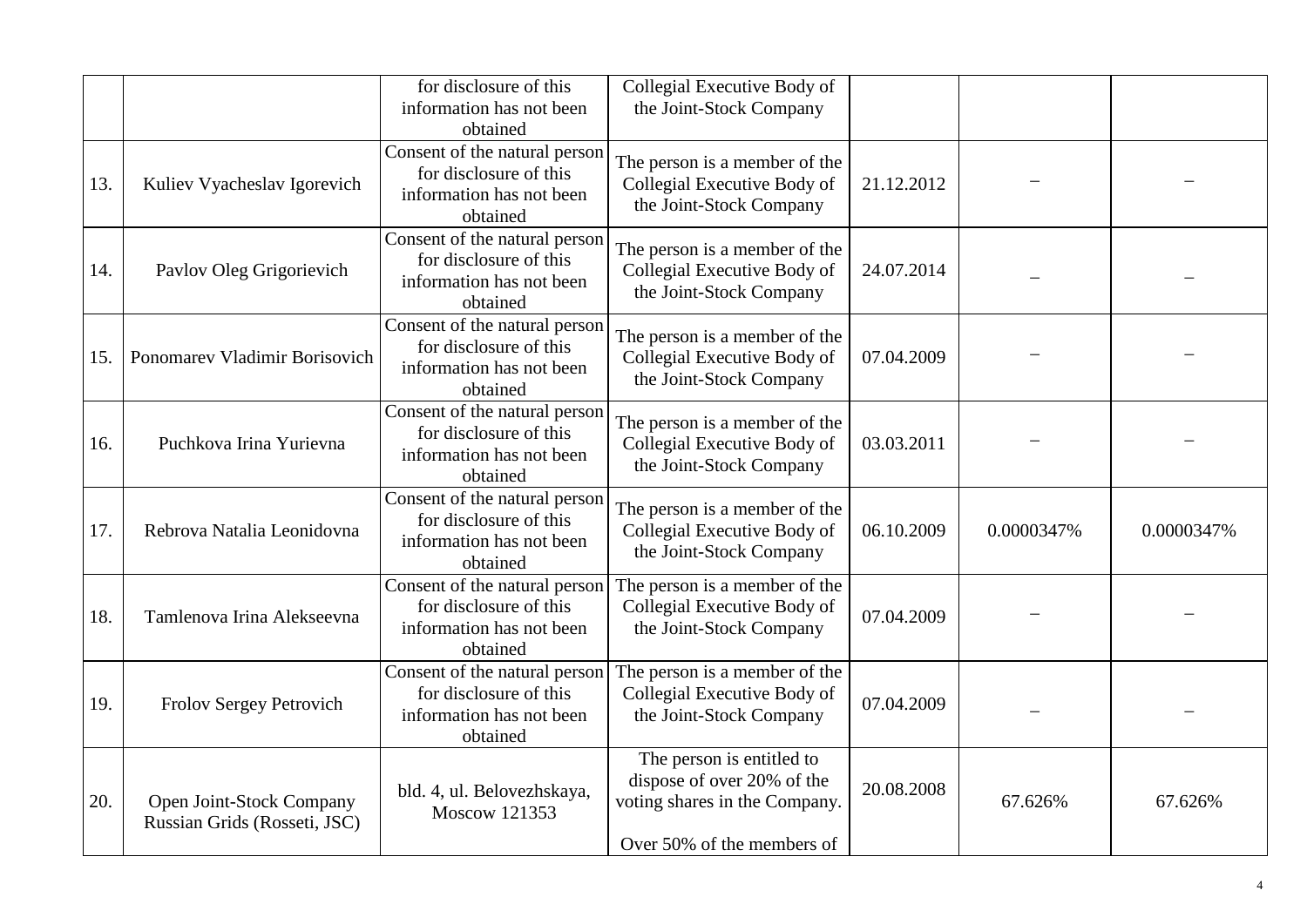|     |                            |                               | the Company's Board of          | 11.06.2013 |  |
|-----|----------------------------|-------------------------------|---------------------------------|------------|--|
|     |                            |                               | Directors have been elected     |            |  |
|     |                            |                               | according to the proposal made  |            |  |
|     |                            |                               | by the person                   |            |  |
|     |                            |                               |                                 |            |  |
|     |                            |                               | The person belongs to the same  |            |  |
|     |                            |                               | group of persons as the         | 01.07.2008 |  |
|     |                            |                               | Joint-Stock Company             |            |  |
|     |                            |                               | The Joint-Stock Company is      |            |  |
|     |                            |                               | entitled to dispose of over 20% |            |  |
|     |                            |                               | of the total number of votes    |            |  |
|     |                            |                               | attached to the shares (stocks, | 28.04.2008 |  |
|     |                            | 50, prospekt Lenina, Saransk, | contributions) constituting the |            |  |
| 21. | Joint-Stock Company Social | 430003, the Republic of       | authorized (share) capital of   |            |  |
|     | Sphere-M                   | Mordovia                      | this person                     |            |  |
|     |                            |                               |                                 |            |  |
|     |                            |                               | The person belongs to the same  |            |  |
|     |                            |                               | group of persons as the         | 28.04.2008 |  |
|     |                            |                               | Joint-Stock Company             |            |  |
|     |                            |                               | The Joint-Stock Company is      |            |  |
|     |                            |                               | entitled to dispose of over 20% |            |  |
|     |                            |                               | of the total number of votes    |            |  |
|     |                            |                               | attached to the shares (stocks, | 28.04.2008 |  |
|     | Open Joint-Stock Company   |                               | contributions) constituting the |            |  |
| 22. | Chuvash Autotransport      | 21, ul. Promyshlennaya,       | authorized (share) capital of   |            |  |
|     | Company                    | Novocheboksarsk, 429954       | this person                     |            |  |
|     |                            |                               |                                 |            |  |
|     |                            |                               | The person belongs to the same  |            |  |
|     |                            |                               | group of persons as the         | 28.04.2008 |  |
|     |                            |                               | Joint-Stock Company             |            |  |
|     |                            |                               | The Joint-Stock Company is      |            |  |
|     |                            |                               | entitled to dispose of over 20% |            |  |
|     |                            | 58, ul. Turbinnaya, 460023,   | of the total number of votes    | 28.04.2008 |  |
| 23. | Open Joint-Stock Company   | Orenburg                      | attached to the shares (stocks, |            |  |
|     | Solnechny                  |                               | contributions) constituting the |            |  |
|     | Sanatorium-Preventorium    |                               | authorized (share) capital of   |            |  |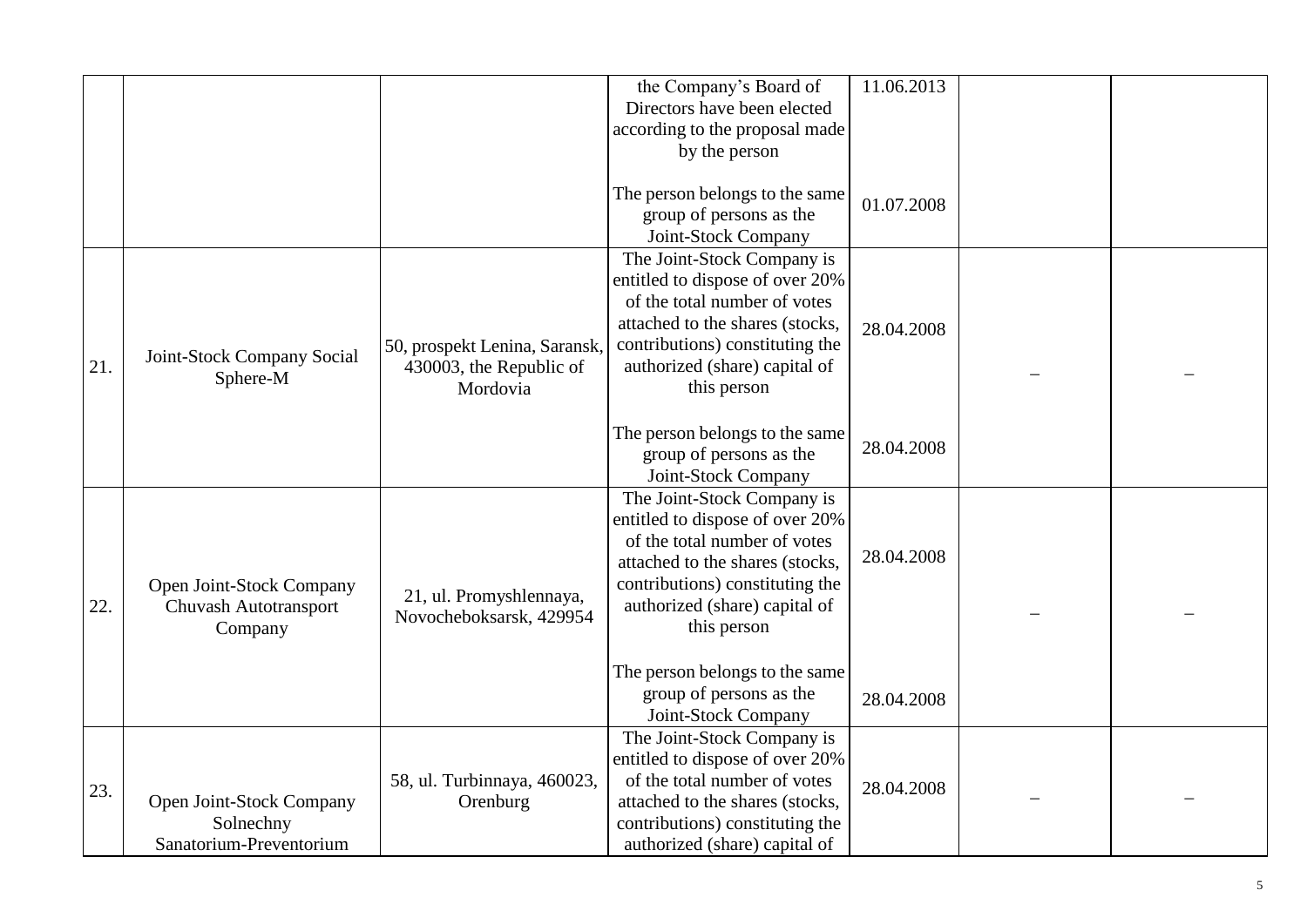|     |                                                                                                              |                                                                                | this person                                                                                                                                            |            |  |
|-----|--------------------------------------------------------------------------------------------------------------|--------------------------------------------------------------------------------|--------------------------------------------------------------------------------------------------------------------------------------------------------|------------|--|
|     |                                                                                                              |                                                                                | The person belongs to the same<br>group of persons as the<br>Joint-Stock Company                                                                       | 28.04.2008 |  |
| 24. | Open Joint-Stock Company<br><b>Energoservice of Volga</b>                                                    | 149A, ul. Moskovskaya,<br>Saratov, 410012, the Russian<br>Federation           | The Joint-Stock Company is<br>entitled to dispose of over 20%<br>of the total number of votes<br>attached to the voting shares of<br>this legal entity | 12.01.2011 |  |
|     |                                                                                                              |                                                                                | The person belongs to the same<br>group of persons as the<br>Joint-Stock Company                                                                       | 12.01.2011 |  |
| 25. | Open Joint -Stock Company<br><b>Interregional Distribution Grid</b><br>Company of Center                     | bld. 4, ul. Vtoraya<br>Yamskaya, Moscow 127018,<br>Russia                      | The person belongs to the same<br>group of persons as the<br>Joint-Stock Company                                                                       | 01.07.2008 |  |
| 26. | Open Joint -Stock Company<br><b>Interregional Distribution Grid</b><br>Company of the North-West             | 31, ul. Sobornaya, Gatchina<br>188300, the Leningrad<br>region, Russia         | The person belongs to the same<br>group of persons as the<br>Joint-Stock Company                                                                       | 01.07.2008 |  |
| 27. | Open Joint-Stock Company<br><b>Interregional Distribution Grid</b><br>Company of Urals                       | 140, ul. Mamina-Sibiryaka,<br>Yekaterinburg 620026                             | The person belongs to the same<br>group of persons as the<br>Joint-Stock Company                                                                       | 01.07.2008 |  |
| 28. | Open Joint-Stock Company<br><b>Interregional Distribution Grid</b><br>Company of Siberia                     | 144a, ul. Bogarda,<br>Krasnoyarsk 660021                                       | The person belongs to the same<br>group of persons as the<br>Joint-Stock Company                                                                       | 01.07.2008 |  |
| 29. | Open Joint -Stock Company<br><b>Interregional Distribution Grid</b><br>Company of Center and Volga<br>region | 33, ul. Rozhdestvenskaya,<br>Nizhny Novgorod 603950,<br>the Russian Federation | The person belongs to the same<br>group of persons as the<br>Joint-Stock Company                                                                       | 01.07.2008 |  |
| 30. | Open Joint-Stock Company<br><b>Interregional Distribution Grid</b><br>Company of the South                   | 49, ul. Bolshaya Sadovaya,<br>Rostov-on-Don 344002                             | The person belongs to the same<br>group of persons as the<br>Joint-Stock Company                                                                       | 01.07.2008 |  |
| 31. | Open Joint -Stock Company<br><b>Interregional Distribution Grid</b>                                          | 13a, ul. Podstantsionnaya,<br>Energetik settlement,                            | The person belongs to the same<br>group of persons as the                                                                                              | 01.07.2008 |  |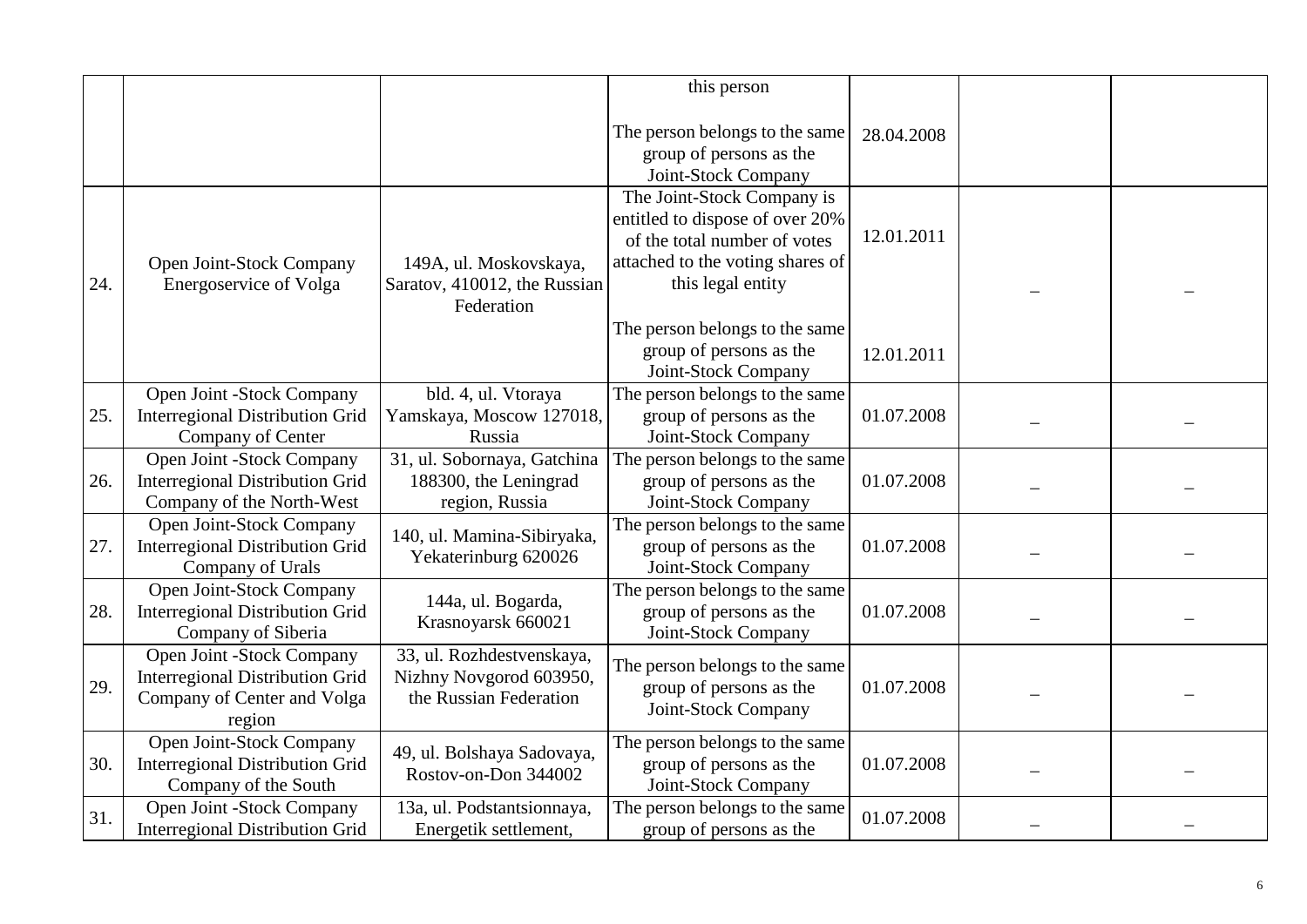|     | Company of the North Caucasus                                                            | Pyatigorsk 357506,<br>Stavropol Krai                                                                                 | Joint-Stock Company                                                              |            |  |
|-----|------------------------------------------------------------------------------------------|----------------------------------------------------------------------------------------------------------------------|----------------------------------------------------------------------------------|------------|--|
| 32. | Open Joint-Stock Company of<br>Power Industry and<br>Electrification<br>Tyumenenergo     | 4, ul. Universitetskaya,<br>Surgut, the Tyumen region,<br>Khanty-Mansi Autonomous<br>Area - Yugra, 628406,<br>Russia | The person belongs to the same<br>group of persons as the<br>Joint-Stock Company | 01.07.2008 |  |
| 33. | Open Joint-Stock Company of<br>Power Industry and<br>Electrification<br>Lenenergo        | 1, ploshchad Konstitutsii,<br>Saint Petersburg, 196247                                                               | The person belongs to the same<br>group of persons as the<br>Joint-Stock Company | 01.07.2008 |  |
| 34. | Open Joint-Stock Company<br>Moscow United Electric Grid<br>Company                       | bld. 2, Vtoroy Paveletsky<br>proezd 3, Moscow, 115114                                                                | The person belongs to the same<br>group of persons as the<br>Joint-Stock Company | 01.07.2008 |  |
| 35. | Open Joint-Stock Company of<br>Power Industry and<br>Electrification<br>Yantarenergo     | 34, ul. Teatralnaya,<br>Kaliningrad, the Russian<br>Federation                                                       | The person belongs to the same<br>group of persons as the<br>Joint-Stock Company | 01.07.2008 |  |
| 36. | Open Joint-Stock Company<br>North-West Energy Management<br>Company                      | ID code: B, bld. 2, ploshchad<br>Aleksandra Nevskogo, Saint<br>Petersburg, 191167                                    | The person belongs to the same<br>group of persons as the<br>Joint-Stock Company | 01.07.2008 |  |
| 37. | Open Joint-Stock Company<br>Dagestan Energy Retail<br>Company                            | 73, ul. Dakhadaeva,<br>Makhachkala, the Republic<br>of Dagestan                                                      | The person belongs to the same<br>group of persons as the<br>Joint-Stock Company | 01.07.2008 |  |
| 38. | Kabardino-Balkarian Open<br>Joint-Stock Company of Power<br>Industry and Electrification | 6, ul. Shchorsa, Nalchik, the<br>Kabardino-Balkarian<br>Republic, 360000                                             | The person belongs to the same<br>group of persons as the<br>Joint-Stock Company | 01.07.2008 |  |
| 39. | Open Joint-Stock Company<br>Karachayevo-Cherkesskenergo                                  | 3, ul. Osmana Kasayeva,<br>Cherkessk, the<br>Kabardino-Balkarian<br>Republic                                         | The person belongs to the same<br>group of persons as the<br>Joint-Stock Company | 01.07.2008 |  |
| 40. | Open Joint-Stock Company<br>Kalmenergosbyt                                               | 7a, ul. Lermontova, Elista<br>358000, the Republic of<br>Kalmykia                                                    | The person belongs to the same<br>group of persons as the<br>Joint-Stock Company | 01.07.2008 |  |
| 41. | Open Joint-Stock Company                                                                 | 15, Semyonovskiy per.,                                                                                               | The person belongs to the same                                                   | 30.06.2011 |  |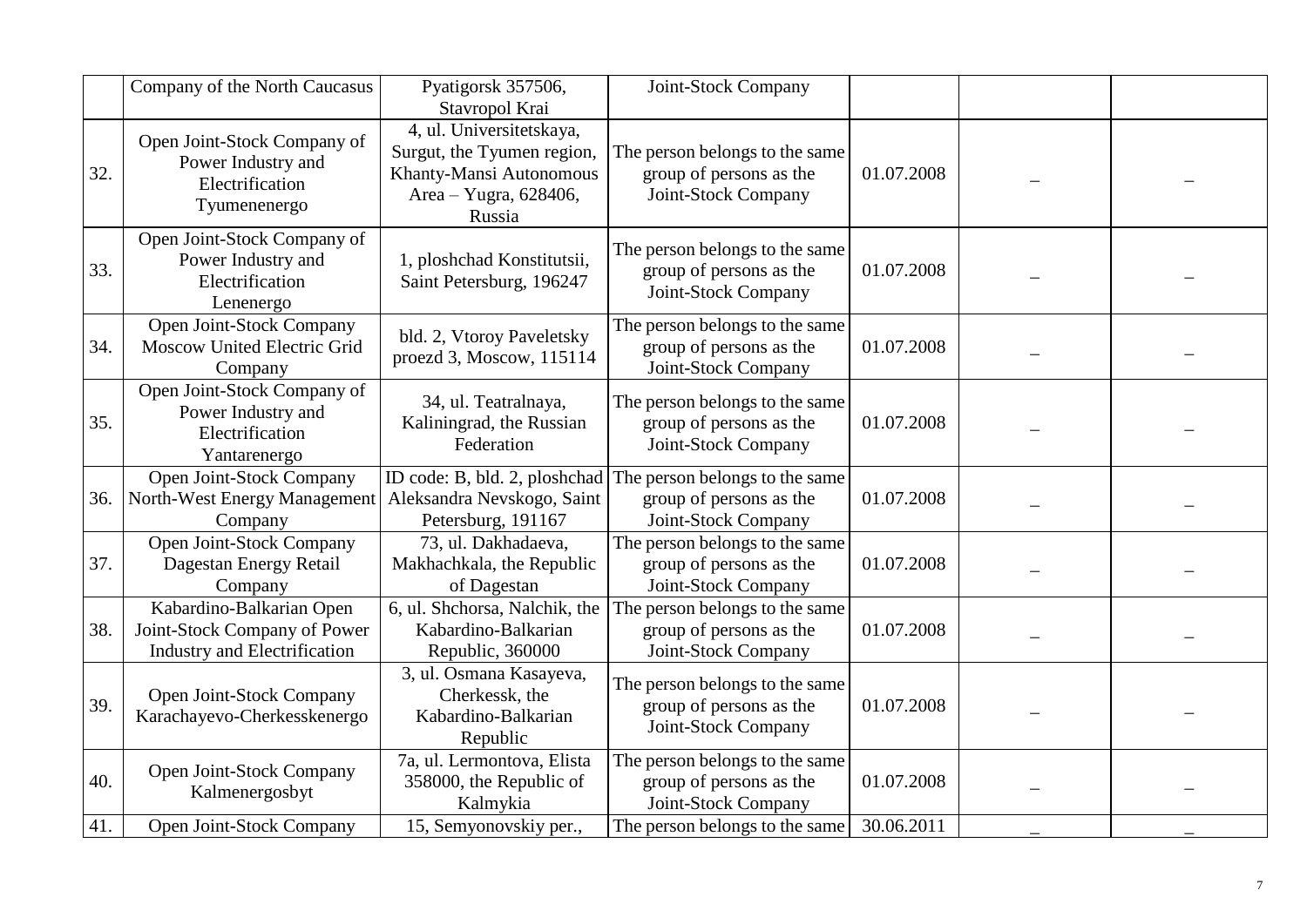|     | Management of Fiber-Optic<br><b>Communication Lines at</b>                                             | Moscow, 107023                                                                   | group of persons as the<br>Joint-Stock Company                                   |            |  |
|-----|--------------------------------------------------------------------------------------------------------|----------------------------------------------------------------------------------|----------------------------------------------------------------------------------|------------|--|
|     | <b>Overhead Power Transmission</b>                                                                     |                                                                                  |                                                                                  |            |  |
|     | Lines of Interregional                                                                                 |                                                                                  |                                                                                  |            |  |
|     | <b>Distribution Grid Companies</b>                                                                     |                                                                                  |                                                                                  |            |  |
| 42. | Open Joint-Stock Company<br>Realty of the North-West Energy<br><b>Engineering Center</b>               | 111/3, Nevskiy pr., Saint<br>Petersburg, 191036                                  | The person belongs to the same<br>group of persons as the<br>Joint-Stock Company | 01.07.2008 |  |
|     | Open Joint-Stock Company                                                                               | office 105, pr.                                                                  | The person belongs to the same                                                   |            |  |
| 43. | Realty of the South Energy<br><b>Engineering Center</b>                                                | Budyonnovskiy 2,<br>Rostov-on-Don, 344002                                        | group of persons as the<br>Joint-Stock Company                                   | 01.07.2008 |  |
| 44. | Open Joint-Stock Company<br>Realty of the Urals Energy<br><b>Engineering Center</b>                    | 56, ul. Pervomayskaya,<br>Yekaterinburg 620075, the<br><b>Russian Federation</b> | The person belongs to the same<br>group of persons as the<br>Joint-Stock Company | 01.07.2008 |  |
| 45. | Open Joint-Stock Company<br>Realty of the Siberian Energy<br><b>Research and Development</b><br>Center | 7, prospekt Dimitrova,<br>Novosibirsk, 630132, the<br><b>Russian Federation</b>  | The person belongs to the same<br>group of persons as the<br>Joint-Stock Company | 01.07.2008 |  |
| 46. | Open Joint-Stock Company<br>Nedvizhimost of<br>VNIPIenergoprom                                         | 2/1, Semyonovskaya<br>Naberezhnaya, Moscow,<br>105094, the Russian<br>Federation | The person belongs to the same<br>group of persons as the<br>Joint-Stock Company | 01.07.2008 |  |
| 47. | Open Joint-Stock Company<br>Realty of the Volga Region<br><b>Energy Engineering Center</b>             | bld. 148, ul. Avrory, Samara<br>443045                                           | The person belongs to the same<br>group of persons as the<br>Joint-Stock Company | 01.07.2008 |  |
| 48. | Open Joint-Stock Company<br>Realty of the United Power<br><b>System Engineering Center</b>             | 2, Volokolamskoye Shosse,<br>Moscow, 125933                                      | The person belongs to the same<br>group of persons as the<br>Joint-Stock Company | 01.07.2008 |  |
| 49. | Open Joint-Stock Company<br><b>Tomsk Distribution Company</b>                                          | 36, prospekt Kirova, Tomsk,<br>634041                                            | The person belongs to the same<br>group of persons as the<br>Joint-Stock Company | 01.07.2008 |  |
| 50. | Open Joint-Stock Company<br><b>VNIPIenergoprom Association</b>                                         | 2/1, Semyonovskaya<br>Naberezhnaya, Moscow,<br>105094, the Russian               | The person belongs to the same<br>group of persons as the<br>Joint-Stock Company | 01.07.2008 |  |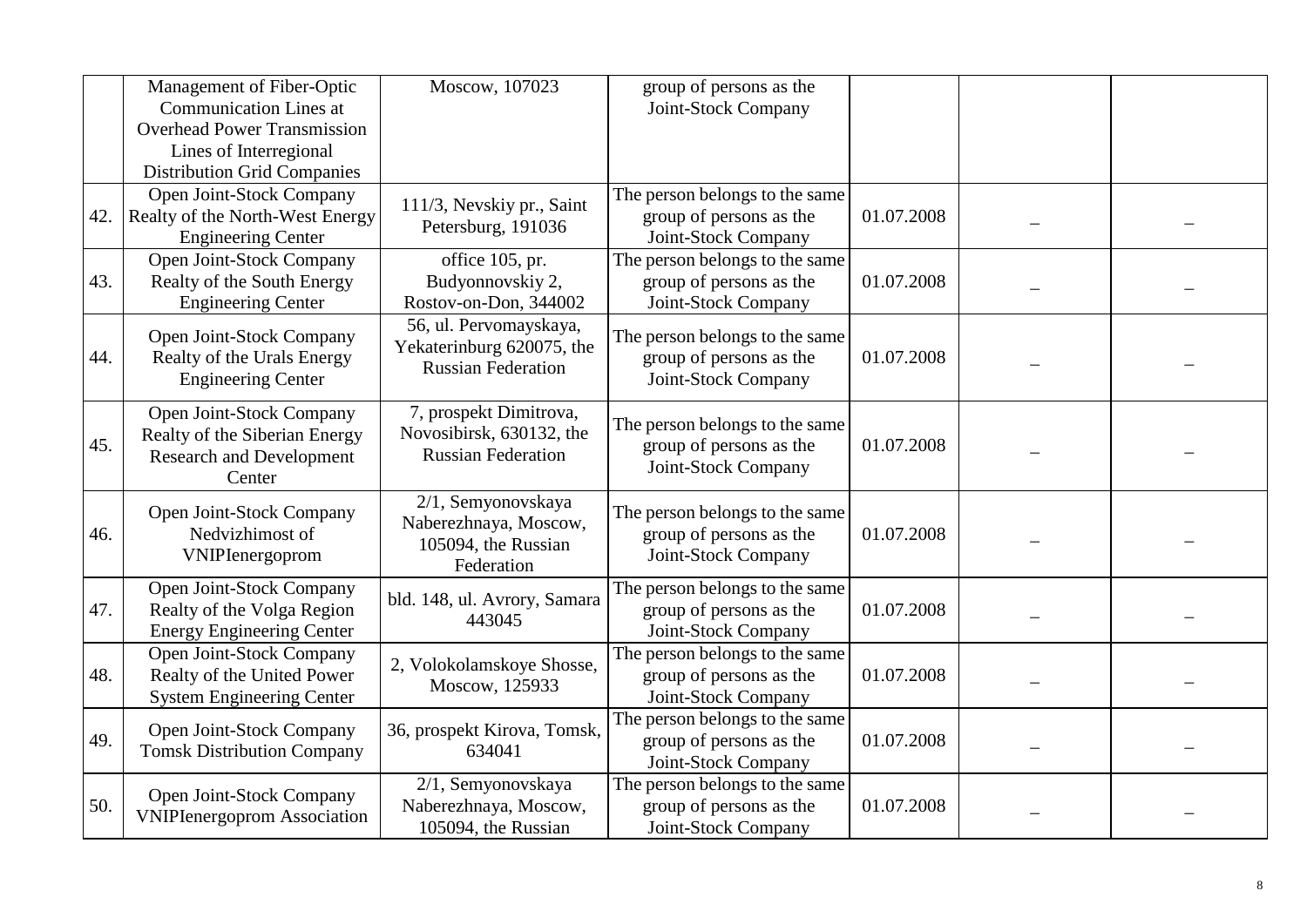|     |                                                                                                        | Federation                                                                               |                                                                                  |            |  |
|-----|--------------------------------------------------------------------------------------------------------|------------------------------------------------------------------------------------------|----------------------------------------------------------------------------------|------------|--|
| 51. | Open Joint-Stock Company<br>Special Design Bureau of Heat<br>Power Engineering Equipment<br><b>VTI</b> | 4/1, Tretiy Avtozavodskiy<br>Proezd, Moscow, the Russian<br>Federation                   | The person belongs to the same<br>group of persons as the<br>Joint-Stock Company | 01.07.2008 |  |
| 52. | Open Joint-Stock Company<br>Tyvaenergosbyt                                                             | 2a, ul. Zavodskaya, Kyzyl,<br>the Republic of Tyva,<br>667010, the Russian<br>Federation | The person belongs to the same<br>group of persons as the<br>Joint-Stock Company | 01.07.2008 |  |
| 53. | Open Joint-Stock Company of<br>Power Industry and<br>Electrification<br>Ingushenergo                   | 5, ul. Chechenskaya, Nazran,<br>386101, the Republic of<br>Ingooshetia                   | The person belongs to the same<br>group of persons as the<br>Joint-Stock Company | 01.07.2008 |  |
| 54. | Open Joint-Stock Company of<br>Power Industry and<br>Electrification of Kuban                          | 2, ul. Stavropolskaya,<br>Krasnodar 350033                                               | The person belongs to the same<br>group of persons as the<br>Joint-Stock Company | 01.07.2008 |  |
| 55. | Open Joint-Stock Company of<br>Power Industry and<br>Electrification<br>Sevkavkazenergo                | 19, ul. Tamaeva,<br>Vladikavkaz, the Republic of<br>North Ossetia - Alania,<br>362000    | The person belongs to the same<br>group of persons as the<br>Joint-Stock Company | 01.07.2008 |  |
| 56. | Open Joint-Stock Company<br>Nurenergo                                                                  | 6, Staropromyslovskoye<br>Shosse, Grozny, the Chechen<br>Republic, 364051                | The person belongs to the same<br>group of persons as the<br>Joint-Stock Company | 01.07.2008 |  |
| 57. | Open Joint-Stock Company<br>Chechenenergo                                                              | 6, Staropromyslovskoye<br>Shosse, Grozny, the Chechen<br>Republic, 364051                | The person belongs to the same<br>group of persons as the<br>Joint-Stock Company | 01.07.2008 |  |
| 58. | Open Joint-Stock Company<br>Energetik                                                                  | 1, ul. Sanatornaya, Industrial<br>Community Novaya Lyada,<br>the Tambov region, 392515   | The person belongs to the same<br>group of persons as the<br>Joint-Stock Company | 01.07.2008 |  |
| 59. | Open Joint-Stock Company<br>Pskovenergoagent                                                           | 32, ul. Staro-Tekstilnaya,<br>Pskov, 180006, the Russian<br>Federation                   | The person belongs to the same<br>group of persons as the<br>Joint-Stock Company | 01.07.2008 |  |
| 60. | Open Joint-Stock Company<br>Pskovenergosbyt                                                            | 24, ul. Zavodskaya, Pskov,<br>180000                                                     | The person belongs to the same<br>group of persons as the<br>Joint-Stock Company | 01.07.2008 |  |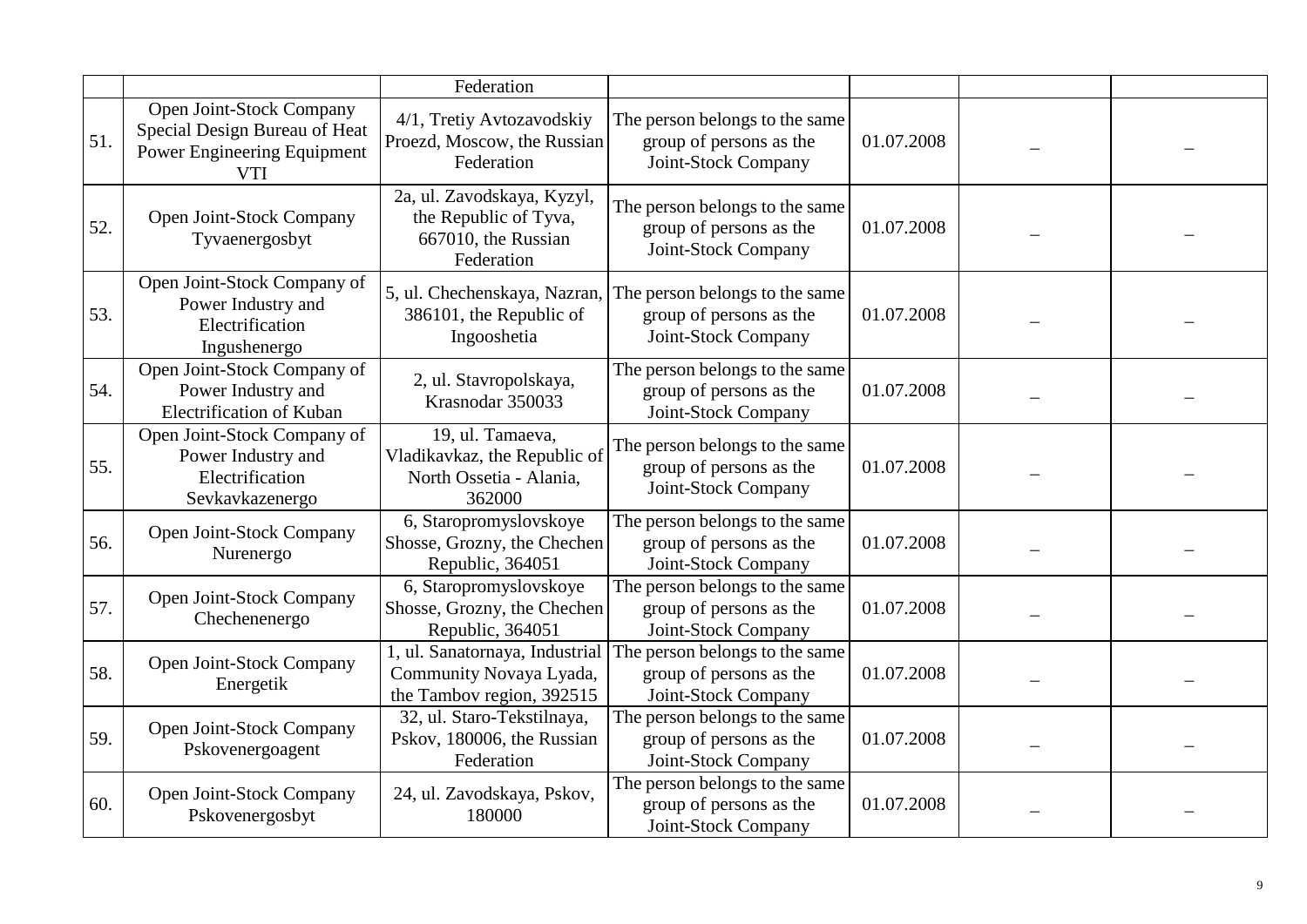| 61. | Open Joint-Stock Company<br>Lesnaya Skazka                                                | Syargilakhta village, the<br>Pryazhinskiy district, the<br>Republic of Karelia, the<br><b>Russian Federation</b>     | The person belongs to the same<br>group of persons as the<br>Joint-Stock Company | 01.07.2008 |  |
|-----|-------------------------------------------------------------------------------------------|----------------------------------------------------------------------------------------------------------------------|----------------------------------------------------------------------------------|------------|--|
| 62. | Open Joint-Stock Company<br>Yekaterinburg Electric Grid<br>Company                        | 1, ul. Borisa Yeltsina,<br>Yekaterinburg, 620014, the<br><b>Russian Federation</b>                                   | The person belongs to the same<br>group of persons as the<br>Joint-Stock Company | 01.07.2008 |  |
| 63. | Open Joint-Stock Company<br>Sotssphera                                                    | Recreation camp named after<br>Strelnikov, Chernoluchye<br>settlement, the Omsk district,<br>the Omsk region, 644518 | The person belongs to the same<br>group of persons as the<br>Joint-Stock Company | 01.07.2008 |  |
| 64. | Open Joint-Stock Company<br>Sibirsetremont                                                | 17, ul. Stantsionnaya,<br>Kemerovo, 650021, the<br>Kemerovo region                                                   | The person belongs to the same<br>group of persons as the<br>Joint-Stock Company | 01.07.2008 |  |
| 65. | Open Joint-Stock Company<br>Tyvaenergo                                                    | 4, ul. Rabochaya, Kyzyl, the<br>Republic of Tyva, 667001,<br>the Russian Federation                                  | The person belongs to the same<br>group of persons as the<br>Joint-Stock Company | 01.07.2008 |  |
| 66. | <b>Closed Joint-Stock Company</b><br><b>SVET</b>                                          | 8, ul. Lunacharskogo, Bor<br>606440, the Nizhny<br>Novgorod region                                                   | The person belongs to the same<br>group of persons as the<br>Joint-Stock Company | 01.07.2008 |  |
| 67. | Open Joint-Stock Company<br>Berendeyevskoye                                               | Berendeyevka settlement,<br>Lyskovsky district, the<br>Nizhny Novgorod region,<br>606241                             | The person belongs to the same<br>group of persons as the<br>Joint-Stock Company | 01.07.2008 |  |
| 68. | Open Joint-Stock Company<br>Avtotransportnoye Khozyaistvo<br>(Motor Transport Facilities) | 50, ul. Yuzhnaya, Orichi<br>settlement, the Orichi<br>district, the Kirov region, the<br><b>Russian Federation</b>   | The person belongs to the same<br>group of persons as the<br>Joint-Stock Company | 01.07.2008 |  |
| 69. | Open Joint-Stock Company<br>Energetik<br>Sanatorium-Preventorium                          | 10, ul. Aviatsionnaya,<br>Izhevsk, 426009, the<br>Udmurtian Republic, the<br><b>Russian Federation</b>               | The person belongs to the same<br>group of persons as the<br>Joint-Stock Company | 01.07.2008 |  |
| 70. | Open Joint-Stock Company<br><b>Kaliningrad Generating</b><br>Company                      | 10a, Pravaya Naberezhnaya,<br>Kaliningrad, the Russian<br>Federation                                                 | The person belongs to the same<br>group of persons as the<br>Joint-Stock Company | 01.07.2008 |  |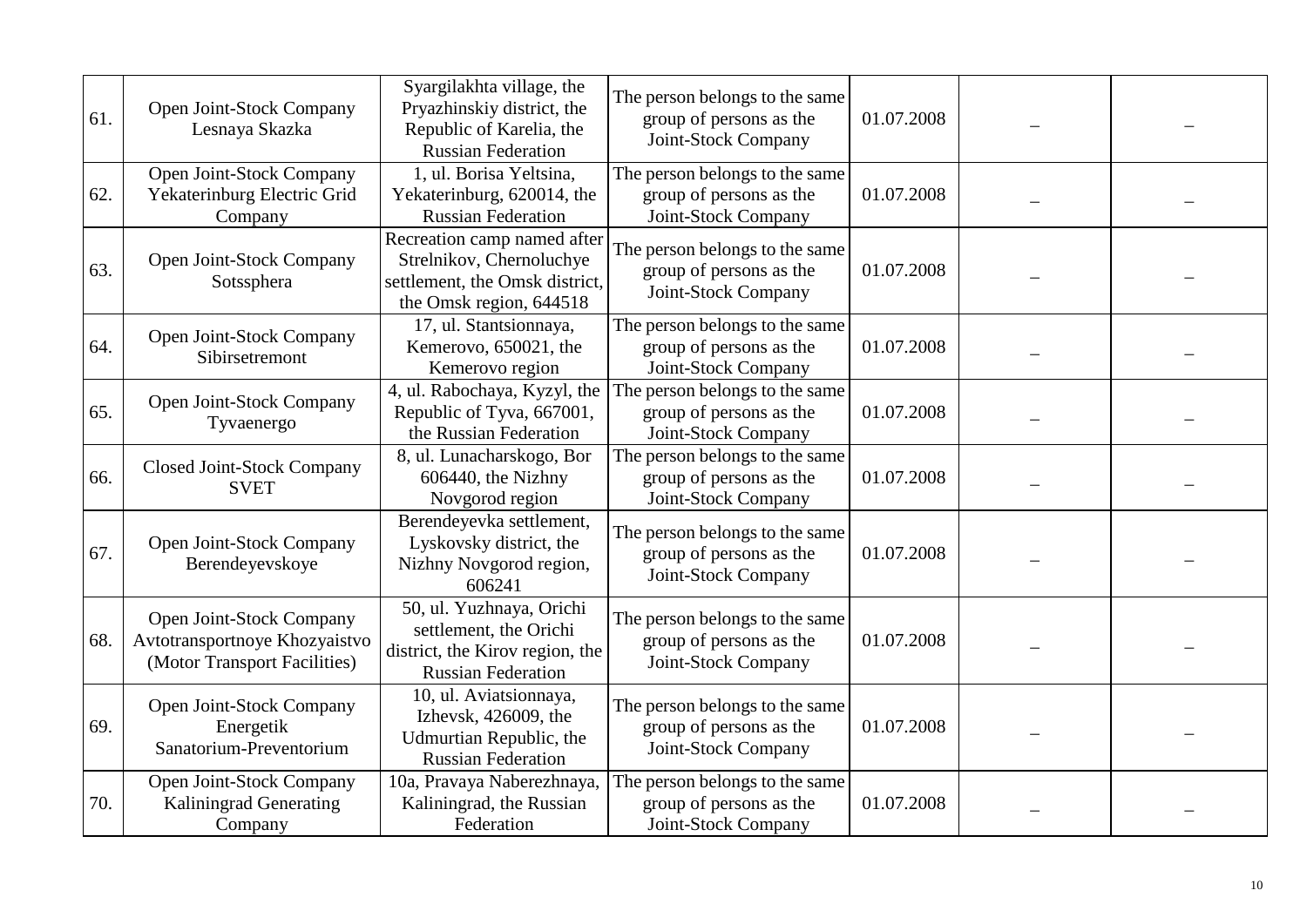| 71. | Open Joint-Stock Company<br>Yantarenergosbyt                                    | 10, ul. Darvina, Kaliningrad                                                                                    | The person belongs to the same<br>group of persons as the<br>Joint-Stock Company | 01.07.2008 |  |
|-----|---------------------------------------------------------------------------------|-----------------------------------------------------------------------------------------------------------------|----------------------------------------------------------------------------------|------------|--|
| 72. | Open Joint-Stock Company<br><b>Energetik Recreation Camp</b>                    | 3, ul. Shkolnaya, stanitsa<br>Shepsi, the Tuapse district,<br>Krasnodar Krai, 352818                            | The person belongs to the same<br>group of persons as the<br>Joint-Stock Company | 01.07.2008 |  |
| 73. | Open Joint-Stock Company<br>Sokolovskoye Agricultural<br>Enterprise             | 32, ul. Kurskaya,<br>Sokolovo-Kundryuchenskiy<br>settlement.<br>Novoshakhtinsk-10, the<br>Rostov region, Russia | The person belongs to the same<br>group of persons as the<br>Joint-Stock Company | 01.07.2008 |  |
| 74. | Open Joint-Stock Company<br>Agricultural Enterprise named<br>after A.A. Grechko | 21, ul. Teatralnaya,<br>Kuybyshevo settlement, the<br>Kuybyshevo district, the<br>Rostov region, Russia         | The person belongs to the same<br>group of persons as the<br>Joint-Stock Company | 01.07.2008 |  |
| 75. | <b>Closed Joint-Stock Company</b><br>Lenenergospetsremont                       | bld. 43 (ID code "A"), 12<br>Liniya, Vasilievskiy Ostrov,<br>Saint Petersburg, 191180                           | The person belongs to the same<br>group of persons as the<br>Joint-Stock Company | 01.07.2008 |  |
| 76. | Open Joint-Stock Company<br>Moskabelsetmontazh                                  | bld. 17, ul.<br>Yuzhnoportovaya, Moscow,<br>115088                                                              | The person belongs to the same<br>group of persons as the<br>Joint-Stock Company | 01.07.2008 |  |
| 77. | Open Joint-Stock Company<br>Moskabelenergoremont                                | bld. 7B, ul. Reutovskaya,<br>Moscow, 111539                                                                     | The person belongs to the same<br>group of persons as the<br>Joint-Stock Company | 01.07.2008 |  |
| 78. | Open Joint-Stock Company<br><b>Electrical Equipment Repairs</b><br>Plant        | 4a, Starokashirskoye Shosse,<br>Moscow, 152201                                                                  | The person belongs to the same<br>group of persons as the<br>Joint-Stock Company | 01.07.2008 |  |
| 79. | Open Joint-Stock Company<br><b>Energetik Vacation Hotel</b>                     | 4, ul. Pionerskaya,<br>Divnomorskoye settlement,<br>Gelendzhik, Krasnodar Krai,<br>353490                       | The person belongs to the same<br>group of persons as the<br>Joint-Stock Company | 01.07.2008 |  |
| 80. | Open Joint-Stock Company<br>Plamya Recreation Complex                           | 2, Novomikhailovskiy<br>settlement, the Tuapse<br>district, Krasnodar Krai,<br>352856                           | The person belongs to the same<br>group of persons as the<br>Joint-Stock Company | 01.07.2008 |  |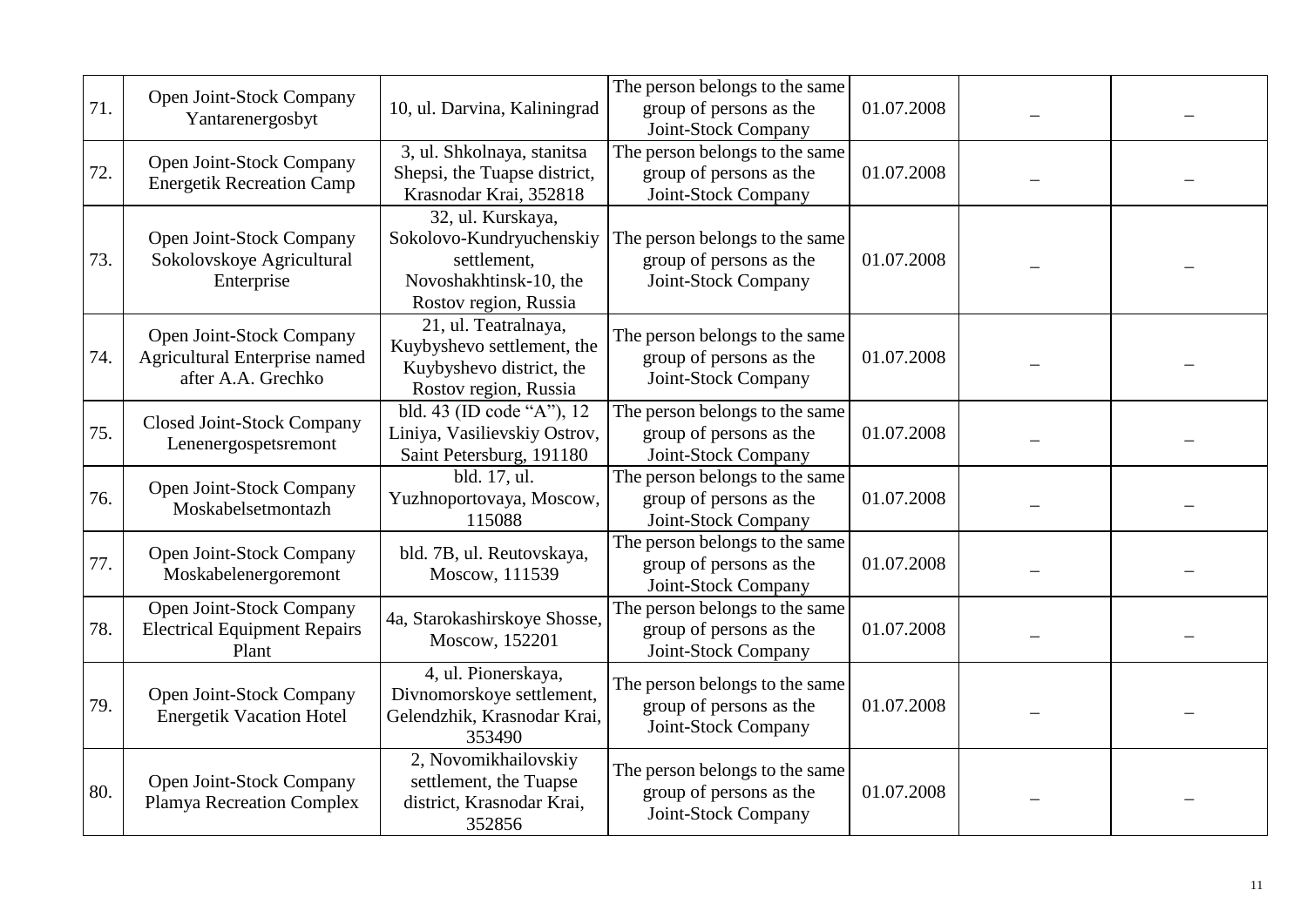| 81. | <b>Closed Joint-Stock Company</b><br>Tsarskoselskaya Power<br>Company                                                                      | 5, ul. Glinki, Pushkin, Saint<br>Petersburg, 196600                     | The person belongs to the same<br>group of persons as the<br>Joint-Stock Company | 01.07.2008 |  |
|-----|--------------------------------------------------------------------------------------------------------------------------------------------|-------------------------------------------------------------------------|----------------------------------------------------------------------------------|------------|--|
| 82. | Open Joint-Stock Company<br>Yekaterinburgenergosbyt                                                                                        | 48, ul. Surikova,<br>Yekaterinburg, 620144                              | The person belongs to the same<br>group of persons as the<br>Joint-Stock Company | 01.07.2008 |  |
| 83. | <b>Closed Joint-Stock Company</b><br>Kurortenergo                                                                                          | 16, ul. Kommunarov,<br>Sestroretsk, Saint Petersburg,<br>197706         | The person belongs to the same<br>group of persons as the<br>Joint-Stock Company | 01.07.2008 |  |
| 84. | Open Joint-Stock Company<br>Energotsentr                                                                                                   | 65, ul. Kirova, Podolsk, the<br>Moscow region, 142117                   | The person belongs to the same<br>group of persons as the<br>Joint-Stock Company | 01.07.2008 |  |
| 85. | Open Joint-Stock Company<br><b>Yaroslavl Electric Grid</b><br>Company                                                                      | 26, ul. Blyukhera, Yaroslavl,<br>150042                                 | The person belongs to the same<br>group of persons as the<br>Joint-Stock Company | 30.12.2009 |  |
| 86. | <b>Limited Liability Company</b><br><b>Elektroservice Company</b>                                                                          | 39V, Sibirskiy Trakt,<br>Yekaterinburg, 620100                          | The person belongs to the same<br>group of persons as the<br>Joint-Stock Company | 30.12.2009 |  |
| 87. | Open Joint-Stock Company<br>Dagenergoset                                                                                                   | 73, ul. Dakhadaeva,<br>Makhachkala, 367020, the<br>Republic of Dagestan | The person belongs to the same<br>group of persons as the<br>Joint-Stock Company | 31.03.2010 |  |
| 88. | <b>Limited Liability Company</b><br>Uralenergotrans                                                                                        | 140, ul. Mamina-Sibiryaka,<br>Yekaterinburg, 620026                     | The person belongs to the same<br>group of persons as the<br>Joint-Stock Company | 30.09.2010 |  |
| 89. | Open Joint-Stock Company<br>Yaroslavl City Electric Grid                                                                                   | 37, ul. Chaykovskogo,<br>Yaroslavl, 150000                              | The person belongs to the same<br>group of persons as the<br>Joint-Stock Company | 30.09.2010 |  |
| 90. | Open Joint-Stock Company<br>Scientific and Research<br><b>Engineering Center of</b><br><b>Interregional Distribution Grid</b><br>Companies | 6, ul. Chaplygina, Moscow,<br>105062, the Russian<br>Federation         | The person belongs to the same<br>group of persons as the<br>Joint-Stock Company | 30.09.2010 |  |
| 91. | Open Joint-Stock Company<br>Energoservice of the South                                                                                     | 49, ul. Bolshaya Sadovaya,<br>Rostov-on-Don, 344002                     | The person belongs to the same<br>group of persons as the<br>Joint-Stock Company | 31.12.2010 |  |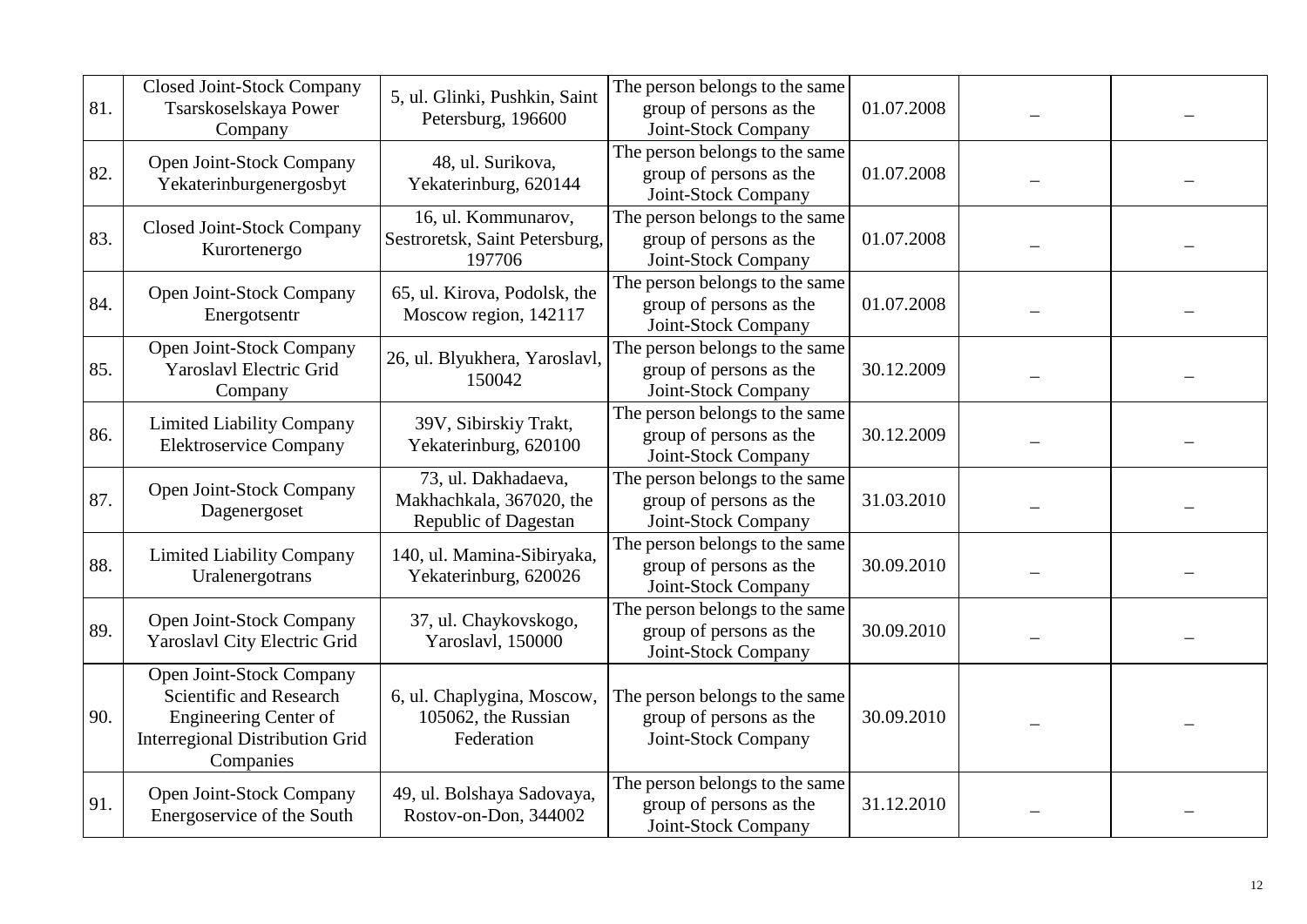| 92.  | Open Joint-Stock Company<br><b>Interregional Energoservice</b><br>Company<br><b>Energy Efficient Technologies</b> | 6, ul. Proviantskaya, Nizhny<br>Novgorod, 603155, the<br><b>Russian Federation</b>                                   | The person belongs to the same<br>group of persons as the<br>Joint-Stock Company | 31.12.2010 |  |
|------|-------------------------------------------------------------------------------------------------------------------|----------------------------------------------------------------------------------------------------------------------|----------------------------------------------------------------------------------|------------|--|
| 93.  | Open Joint-Stock Company<br><b>Energoservice Company</b>                                                          | 33, ul. 50 Let NLMK,<br>Lipetsk, 398001                                                                              | The person belongs to the same<br>group of persons as the<br>Joint-Stock Company | 31.03.2011 |  |
| 94.  | Open Joint-Stock Company<br>Energoservice of Kuban                                                                | 47, ul. Novorossiyskaya,<br>Krasnodar, 350080                                                                        | The person belongs to the same<br>group of persons as the<br>Joint-Stock Company | 31.03.2011 |  |
| 95.  | Open Joint-Stock Company<br>Yantarenergoservice                                                                   | 83, ul. Krasnoselskaya,<br>Kaliningrad, 236010                                                                       | The person belongs to the same<br>group of persons as the<br>Joint-Stock Company | 31.03.2011 |  |
| 96.  | Open Joint-Stock Company<br><b>Energoservice Company of Urals</b>                                                 | 19, ul. Chaykovskogo,<br>Yekaterinburg, 620142, the<br><b>Russian Federation</b>                                     | The person belongs to the same<br>group of persons as the<br>Joint-Stock Company | 31.03.2011 |  |
| 97.  | Open Joint-Stock Company<br>Energoservice of the North-West 188300, the Leningrad region                          | 31, ul. Sobornaya, Gatchina,                                                                                         | The person belongs to the same<br>group of persons as the<br>Joint-Stock Company | 31.03.2011 |  |
| 98.  | Open Joint-Stock Company<br>Energoservice Company of<br>Tyumenenergo                                              | 4, ul. Universitetskaya,<br>Surgut, the Tyumen region,<br>Khanty-Mansi Autonomous<br>Area - Yugra, 628406,<br>Russia | The person belongs to the same<br>group of persons as the<br>Joint-Stock Company | 31.03.2011 |  |
| 99.  | Open Joint-Stock Company<br>Energoservice                                                                         | 18, ul. Podstantsionnaya,<br>Energetik settlement,<br>Pyatigorsk, 357506,<br>Stavropol Krai                          | The person belongs to the same<br>group of persons as the<br>Joint-Stock Company | 31.03.2011 |  |
| 100. | Open Joint-Stock Company<br>Energoservice Company of<br>Siberia                                                   | bld. 1, ul. Vzletnaya 5,<br>Krasnoyarsk, 660135                                                                      | The person belongs to the same<br>group of persons as the<br>Joint-Stock Company | 31.03.2011 |  |
| 101. | <b>Closed Joint-Stock Company</b><br>Center of Innovations and<br><b>Energy Efficiency</b>                        | 26, ul. Blyukhera, Yaroslavl,<br>150042                                                                              | The person belongs to the same<br>group of persons as the<br>Joint-Stock Company | 30.09.2011 |  |
| 102. | Open Joint-Stock Company                                                                                          | bld. 60-62 (ID code "A").                                                                                            | The person belongs to the same                                                   | 30.03.2012 |  |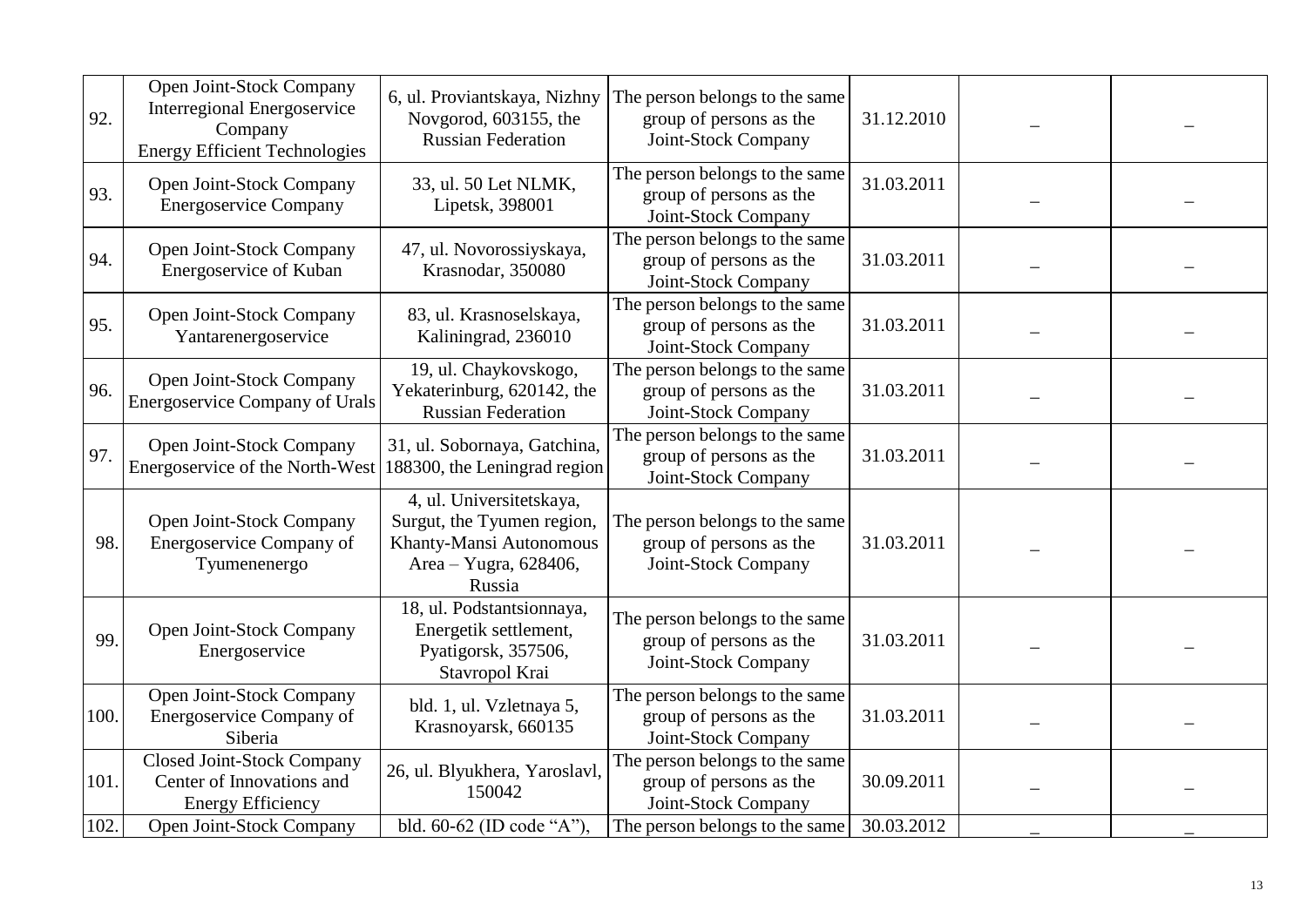|      | <b>Energoservice Company</b><br>Lenenergo                                                                                                          | Sinopskaya naberezhnaya,<br>Saint Petersburg, 191124                     | group of persons as the<br>Joint-Stock Company                                          |            |  |
|------|----------------------------------------------------------------------------------------------------------------------------------------------------|--------------------------------------------------------------------------|-----------------------------------------------------------------------------------------|------------|--|
| 103. | <b>Limited Liability Company</b><br><b>EDF Grids Vostok</b>                                                                                        | 1, Syromyatnicheskiy<br>pereulok, Moscow, 105120                         | The person belongs to the<br>same group of persons as the<br>Joint-Stock Company        | 31.03.2014 |  |
| 104. | <b>Limited Liability Company</b><br>Urenergokonsalt                                                                                                | 18, ul. 295 Strelkovoy<br>Divizii, Pyatigorsk, 357506,<br>Stavropol Krai | The person belongs to the same<br>group of persons as the<br>Joint-Stock Company        | 30.06.2012 |  |
| 105. | Open Joint-Stock Company<br>Federal Grid Company of the<br><b>Unified Energy System</b>                                                            | 5A, ul. Akademika<br>Chelomeya, Moscow,<br>117630                        | The person belongs to the same<br>group of persons as the<br>Joint-Stock Company        | 30.09.2012 |  |
| 106. | Open Joint-Stock Company<br><b>Moscow Telecommunications</b><br><b>Center of Energy Systems</b>                                                    | 5A, ul. Akademika<br>Chelomeya, Moscow,<br>117630                        | The person belongs to the same<br>group of persons as the<br>Joint-Stock Company        | 30.09.2012 |  |
| 107. | Open Joint-Stock Company<br>Scientific and Research<br><b>Engineering Center of</b><br><b>Interregional Distribution Grid</b><br>Companies         | bld. 3, Kashirskoye Shosse<br>22, Moscow, 115201                         | The person belongs to the same<br>group of persons as the<br>Joint-Stock Company        | 30.09.2012 |  |
| 108. | Open Joint-Stock Company<br><b>Specialized Electricity</b><br><b>Transmission Service Company</b><br>of the Unified National Electrical<br>Network | bld. 1, ul. Parkovaya 1,<br>Noginsk, the Moscow region,<br>142408        | The person belongs to the same<br>group of persons as the<br>Joint-Stock Company        | 30.09.2012 |  |
| 109. | Open Joint-Stock Company<br><b>Engineering and Construction</b><br>Management Centre of the<br><b>Unified National Electrical</b><br>Network       | 5A, ul. Akademika<br>Chelomeya, Moscow,<br>117630                        | The person belongs to the same<br>group of persons as the<br>Joint-Stock Company        | 30.09.2012 |  |
| 110. | Open Joint-Stock Company<br>Energosnabstroykomplekt of the<br><b>Unified Energy System</b>                                                         | bld. 1, ul. Artyukhinoy 6,<br>Moscow, 109390                             | The person belongs to the same<br>group of persons as the<br>Joint-Stock Company        | 30.09.2012 |  |
| 111. | <b>Closed Joint-Stock Company</b><br><b>Energy Forecasting Agency</b>                                                                              | bld. 3, Kashirskoye Shosse<br>22, Moscow, 115201                         | The person belongs to the same<br>group of persons as the<br><b>Joint-Stock Company</b> | 30.09.2012 |  |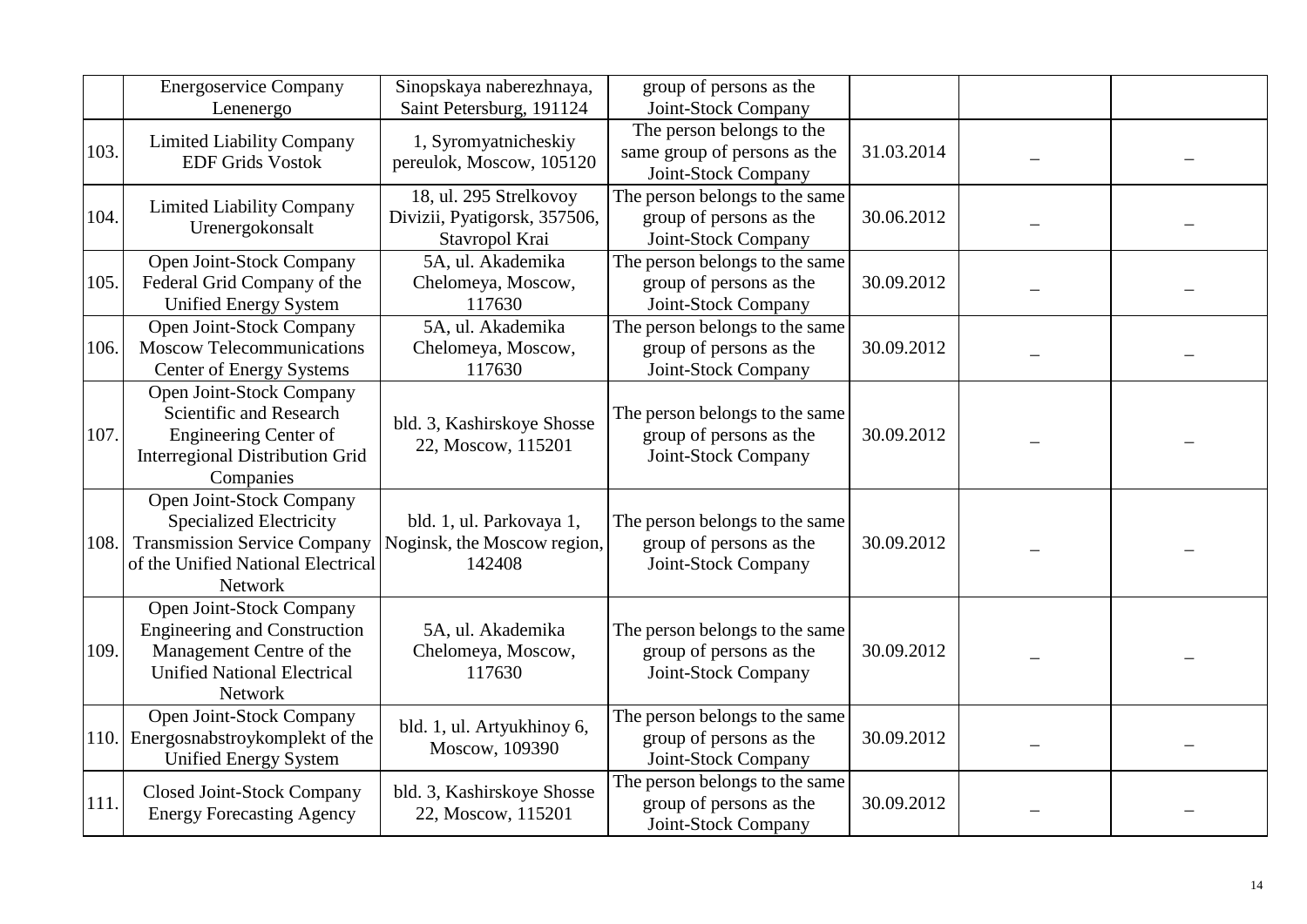|      |                                                                                   |                                                                     | The person belongs to the same                                                   |            |  |
|------|-----------------------------------------------------------------------------------|---------------------------------------------------------------------|----------------------------------------------------------------------------------|------------|--|
| 112. | Open Joint-Stock Company<br>Chitatekhenergo                                       | 6, ul. 9 Yanvarya, Chita, the<br>Chita Region, 672000               | group of persons as the<br>Joint-Stock Company                                   | 30.09.2012 |  |
| 113. | Open Joint-Stock Company<br>Mobile Gas-Turbine Power<br>Plants                    | bld. 5, Bersenevskaya nab.<br>16, Moscow 119072                     | The person belongs to the same<br>group of persons as the<br>Joint-Stock Company | 30.09.2012 |  |
| 114. | <b>Limited Liability Company</b><br>Index Energetiki – FGC UES                    | 5A, ul. Akademika<br>Chelomeya, Moscow,<br>117630                   | The person belongs to the same<br>group of persons as the<br>Joint-Stock Company | 30.09.2012 |  |
| 115. | Open Joint-Stock Company<br>Volgaenergosnabkomplekt                               | 156, Leninskiy prospekt,<br>Moscow, 117571                          | The person belongs to the same<br>group of persons as the<br>Joint-Stock Company | 30.09.2012 |  |
| 116. | Open Joint-Stock Company<br>Energotekhkomplekt                                    | 13/5, Podkolokolny<br>pereulok, Moscow, 109028                      | The person belongs to the same<br>group of persons as the<br>Joint-Stock Company | 30.09.2012 |  |
| 117. | Open Joint-Stock Company<br><b>Tomsk Transmission Grids</b>                       | 36, prospekt Kirova, Tomsk,<br>the Russian Federation               | The person belongs to the same<br>group of persons as the<br>Joint-Stock Company | 30.09.2012 |  |
| 118. | Open Joint-Stock Company<br><b>Energy Main Computing Center</b>                   | bld. 5, Bersenevskaya nab.<br>16, Moscow, 119072                    | The person belongs to the same<br>group of persons as the<br>Joint-Stock Company | 30.09.2012 |  |
| 119. | Open Joint-Stock Company<br><b>Kuban Transmission Grids</b>                       | 5, ul. Tramvaynaya,<br>Krasnodar, 350911,<br>Krasnodar Krai         | The person belongs to the same<br>group of persons as the<br>Joint-Stock Company | 30.09.2012 |  |
| 120. | Open Joint-Stock Company<br>Dalenergosetproekt                                    | 26, prospekt Partizanskiy,<br>Vladivostok 690000,<br>Primorski Krai | The person belongs to the same<br>group of persons as the<br>Joint-Stock Company | 30.09.2012 |  |
| 121  | Open Joint-Stock Company<br>Energy Institute named after<br>G.M. Krzhizhanovskogo | 19, Leninskiy prospekt,<br>Moscow, the Russian<br>Federation        | The person belongs to the same<br>group of persons as the<br>Joint-Stock Company | 30.09.2012 |  |
| 122  | <b>Limited Liability Company</b><br><b>IT Energy Service</b>                      | bld. 5, Kitaygorodskiy<br>proezd 7, Moscow, 109074                  | The person belongs to the same<br>group of persons as the<br>Joint-Stock Company | 30.09.2012 |  |
| 123. | Joint-Stock Company<br>Sibirelektrosetservis                                      | 7, ul. Vilskogo, Krasnoyarsk,<br>660062                             | The person belongs to the same<br>group of persons as the                        | 29.03.2013 |  |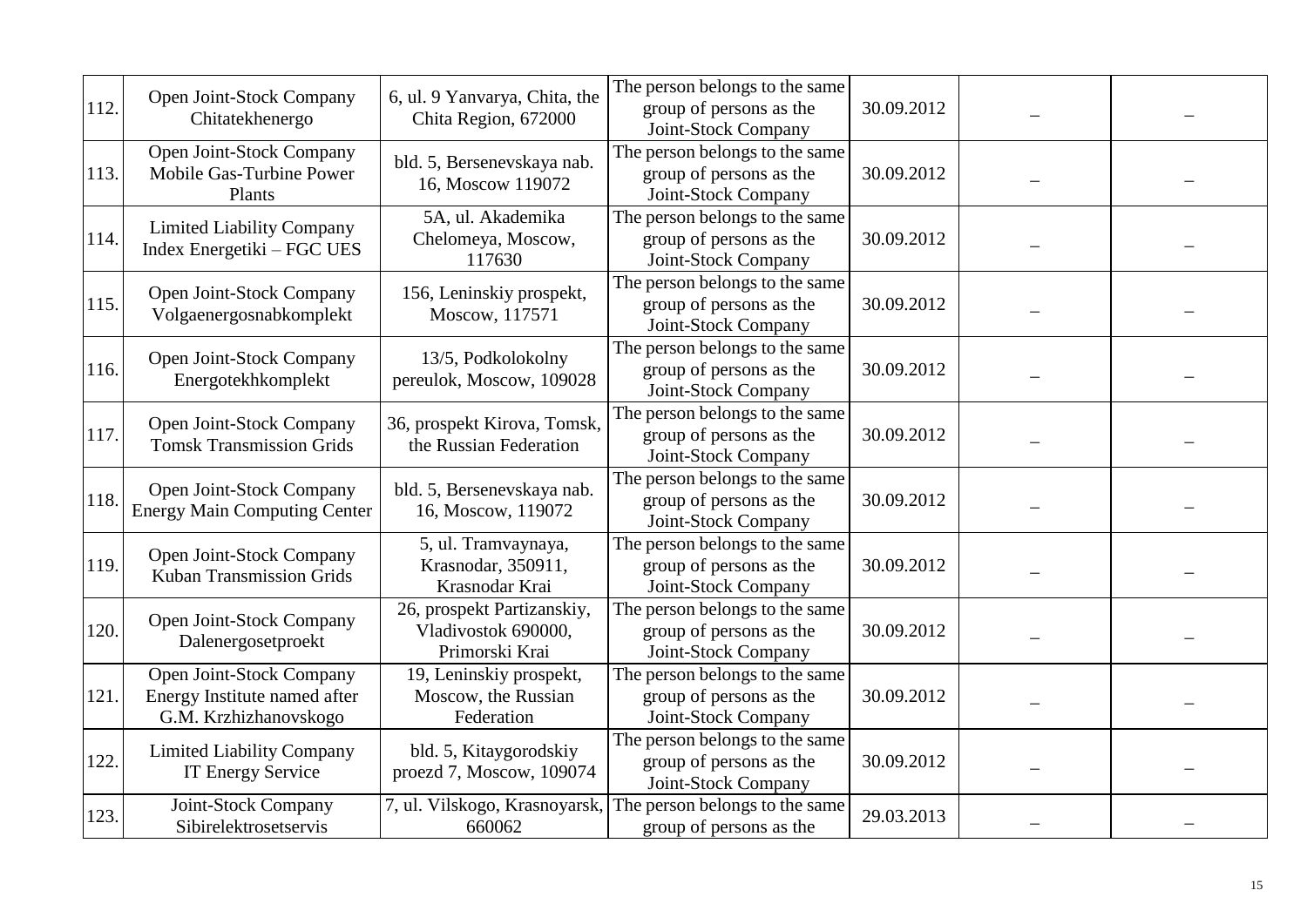|      |                                   |                              | Joint-Stock Company                                       |            |  |
|------|-----------------------------------|------------------------------|-----------------------------------------------------------|------------|--|
|      |                                   | 45A, Novoe Shosse,           | The person belongs to the same                            |            |  |
| 124. | <b>Limited Liability Company</b>  | Beloostrov settlement, Saint | group of persons as the                                   | 30.06.2014 |  |
|      | Energotrans                       | Petersburg, 197730, Russia   | Joint-Stock Company                                       |            |  |
|      | Open Joint-Stock Company          | 162, ul. Pushkinskaya,       | The person belongs to the same                            |            |  |
| 125. | Donenergo                         | Rostov-on-Don, 344006        | group of persons as the                                   | 30.09.2014 |  |
|      |                                   |                              | Joint-Stock Company                                       |            |  |
|      | Open Joint-Stock Company          | office 44, bld. 91, ul.      | The person belongs to the same                            |            |  |
| 126. | Regional Corporation of           | Suvorova, 7 floor,           | group of persons as the                                   | 30.09.2014 |  |
|      | Development                       | Rostov-on-Don, 344022        | Joint-Stock Company                                       |            |  |
|      | <b>Limited Liability Company</b>  | 114, ul. Rechnaya, Bataysk,  | The person belongs to the same                            |            |  |
| 127. | Donenergoservice                  | the Rostov region, 346880    | group of persons as the                                   | 30.09.2014 |  |
|      |                                   |                              | Joint-Stock Company                                       |            |  |
|      | <b>Limited Liability Company</b>  | 187/189, ul. Sovetskaya,     | The person belongs to the same                            |            |  |
| 128. | <b>Regional Communal Systems</b>  | Shakhty, the Rostov region,  | group of persons as the                                   | 30.09.2014 |  |
|      |                                   | 346500                       | Joint-Stock Company                                       |            |  |
|      | <b>Public Joint-Stock Company</b> | ID code: "A", bld. 50/30,    | The person belongs to the same                            |            |  |
| 129. | <b>Federal Testing Center</b>     | Oktyabrskiy bulvar, Pushkin, | group of persons as the                                   | 30.12.2014 |  |
|      |                                   | Saint Petersburg, 196608     | Joint-Stock Company                                       |            |  |
|      |                                   |                              | The person belongs to the                                 |            |  |
| 130. | Abramova Elena Yurievna           |                              | same group of persons as the                              | 31.03.2014 |  |
|      |                                   |                              | Joint-Stock Company                                       |            |  |
|      |                                   |                              | The person belongs to the same                            |            |  |
| 131  | AushevArtur Magometovich          |                              | group of persons as the                                   | 31.12.2013 |  |
|      |                                   |                              | Joint-Stock Company                                       |            |  |
|      |                                   |                              | The person belongs to the                                 |            |  |
| 132  | <b>Bakhtin Pavel Viktorovich</b>  |                              | same group of persons as the<br>Joint-Stock Company       | 30.03.2015 |  |
|      |                                   |                              |                                                           |            |  |
| 133  | Beresnev Mikhail Nikolaevich      |                              | The person belongs to the same                            | 31.03.2011 |  |
|      |                                   |                              | group of persons as the<br>Joint-Stock Company            |            |  |
|      |                                   |                              |                                                           |            |  |
| 134. |                                   |                              | The person belongs to the same<br>group of persons as the | 30.03.2012 |  |
|      | <b>Bozhan Erik Pier</b>           |                              | Joint-Stock Company                                       |            |  |
| 135. | Budargin Oleg Mikhailovich        |                              | The person belongs to the same                            | 30.06.2013 |  |
|      |                                   |                              |                                                           |            |  |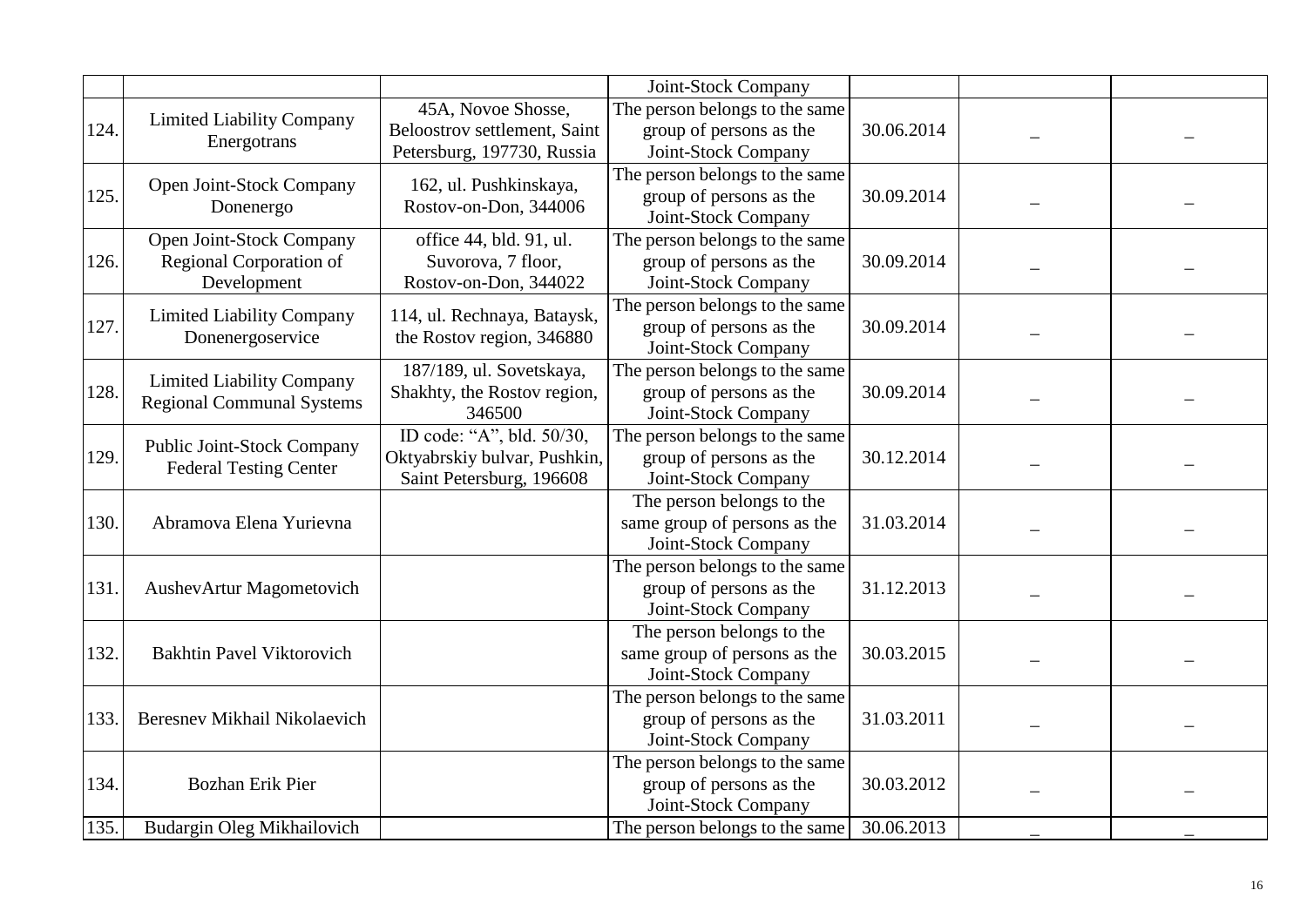|      |                                 | group of persons as the<br>Joint-Stock Company            |            |  |
|------|---------------------------------|-----------------------------------------------------------|------------|--|
|      |                                 | The person belongs to the same                            |            |  |
| 136. | Vasiliev Vladimir Vasilievich   | group of persons as the                                   | 31.03.2011 |  |
|      |                                 | Joint-Stock Company                                       |            |  |
|      |                                 | The person belongs to the same                            |            |  |
| 137. | <b>Volkov Eduard Petrovich</b>  | group of persons as the                                   | 30.09.2012 |  |
|      |                                 | Joint-Stock Company                                       |            |  |
|      |                                 | The person belongs to the same                            |            |  |
| 138. | <b>Gavrilov Aleksandr Ilich</b> | group of persons as the                                   | 29.03.2013 |  |
|      |                                 | Joint-Stock Company                                       |            |  |
|      |                                 | The person belongs to the same                            |            |  |
| 139. | Glotov Artem Vladimirovich      | group of persons as the                                   | 30.06.2013 |  |
|      |                                 | Joint-Stock Company                                       |            |  |
|      |                                 | The person belongs to the same                            |            |  |
| 140  | Goncharov Viktor Georgievich    | group of persons as the                                   | 30.09.2014 |  |
|      |                                 | Joint-Stock Company                                       |            |  |
|      |                                 | The person belongs to the                                 |            |  |
| 141. | Gorbachyov Sergey Ivanovich     | same group of persons as the                              | 31.03.2014 |  |
|      |                                 | Joint-Stock Company                                       |            |  |
|      |                                 | The person belongs to the same                            |            |  |
| 142. | Grishaev Nikolay Alekseevich    | group of persons as the                                   | 30.09.2014 |  |
|      |                                 | Joint-Stock Company                                       |            |  |
| 143. | Dregval Sergey Georgievich      | The person belongs to the same<br>group of persons as the | 30.12.2014 |  |
|      |                                 | Joint-Stock Company                                       |            |  |
|      |                                 | The person belongs to the same                            |            |  |
| 144. | Diakov Pavel Nikolaevich        | group of persons as the                                   | 30.03.2015 |  |
|      |                                 | Joint-Stock Company                                       |            |  |
|      |                                 | The person belongs to the same                            |            |  |
| 145. | Zhuravlyov Dmitriy Olegovich    | group of persons as the                                   | 29.03.2013 |  |
|      |                                 | Joint-Stock Company                                       |            |  |
|      |                                 | The person belongs to the same                            |            |  |
| 146. | Zaytsev Yuriy Viktorovich       | group of persons as the                                   | 30.09.2014 |  |
|      |                                 | Joint-Stock Company                                       |            |  |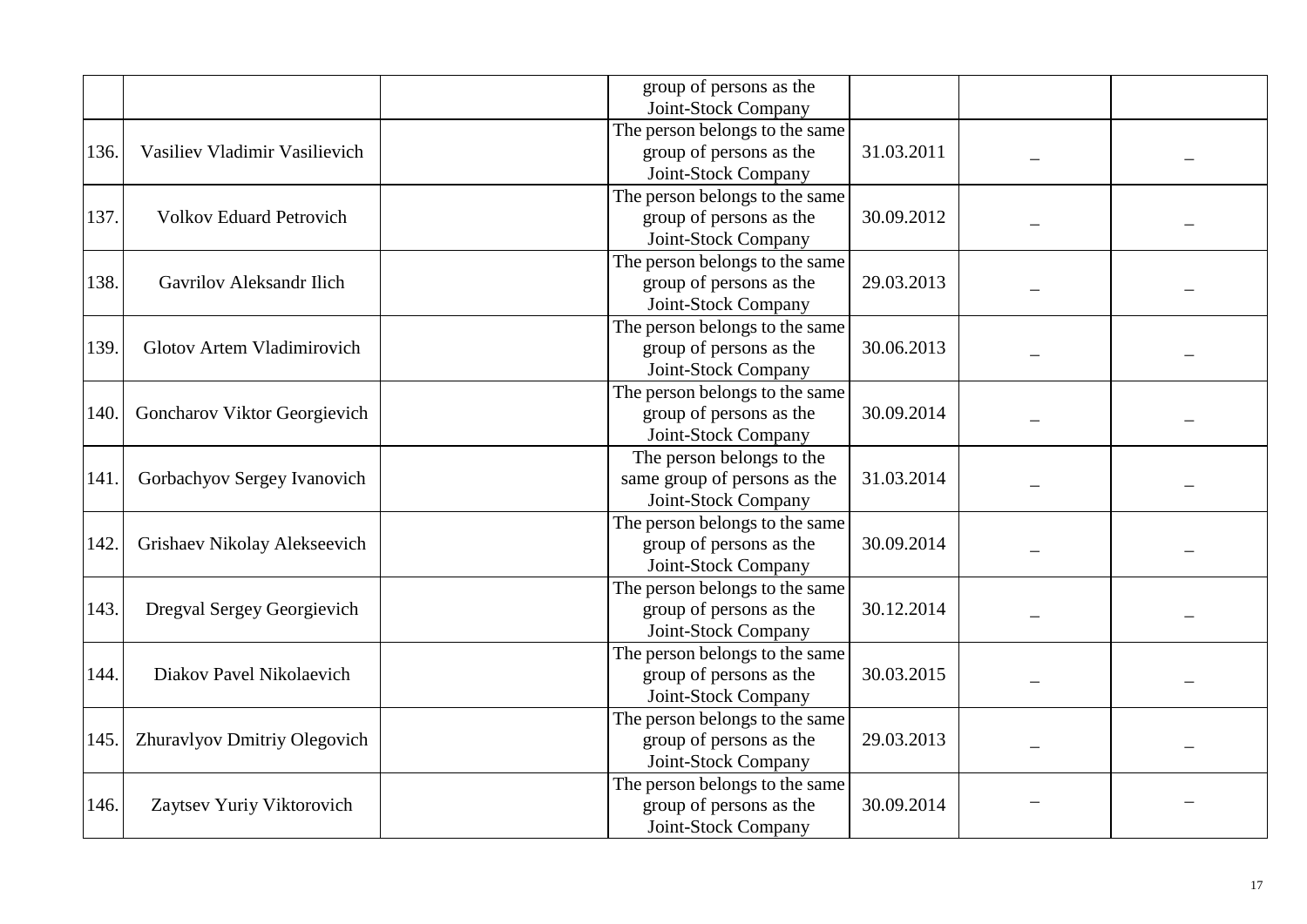|      |                                     | The person belongs to the same |            |  |  |
|------|-------------------------------------|--------------------------------|------------|--|--|
|      | 147. Zaychenko Alla Vyacheslavovna  | group of persons as the        | 30.06.2013 |  |  |
|      |                                     | Joint-Stock Company            |            |  |  |
|      |                                     | The person belongs to the same |            |  |  |
| 148. | Zafesov Yuriy Kazbekovich           | group of persons as the        | 30.09.2012 |  |  |
|      |                                     | Joint-Stock Company            |            |  |  |
|      |                                     |                                |            |  |  |
|      |                                     | The person belongs to the same |            |  |  |
| 149. | Ivanov Viktor Vasilievich           | group of persons as the        | 30.06.2012 |  |  |
|      |                                     | Joint-Stock Company            |            |  |  |
|      |                                     | The person belongs to the same |            |  |  |
| 150. | Isaev Oleg Yurievich                | group of persons as the        | 29.12.2012 |  |  |
|      |                                     | Joint-Stock Company            |            |  |  |
|      |                                     | The person belongs to the same |            |  |  |
| 151  | <b>Islentiev Vadim Gennadievich</b> | group of persons as the        | 30.09.2014 |  |  |
|      |                                     | Joint-Stock Company            |            |  |  |
|      |                                     | The person belongs to the same |            |  |  |
|      | 152. Kamolina Natalia Aleksandrovna | group of persons as the        | 29.10.2014 |  |  |
|      |                                     | Joint-Stock Company            |            |  |  |
|      |                                     | The person belongs to the same |            |  |  |
|      | 153. Karmanov Yuriy Aleksandrovich  | group of persons as the        | 30.09.2012 |  |  |
|      |                                     | Joint-Stock Company            |            |  |  |
|      |                                     | The person belongs to the same |            |  |  |
| 154. | Katynov Dmitriy Vasilievich         | group of persons as the        | 01.07.2008 |  |  |
|      |                                     | Joint-Stock Company            |            |  |  |
|      |                                     | The person belongs to the same |            |  |  |
| 155. | Kondrashov Sergey                   | group of persons as the        | 31.12.2013 |  |  |
|      | Vladimirovich                       | Joint-Stock Company            |            |  |  |
|      |                                     | The person belongs to the same |            |  |  |
| 156. |                                     |                                | 29.12.2012 |  |  |
|      | Konevets Kirill Sergeevich          | group of persons as the        |            |  |  |
|      |                                     | Joint-Stock Company            |            |  |  |
|      | <b>Konstantinov Oleg</b>            | The person belongs to the same |            |  |  |
| 157. | Konstantinovich                     | group of persons as the        | 30.09.2012 |  |  |
|      |                                     | Joint-Stock Company            |            |  |  |
| 158. | Korolyov Dmitriy Nikolaevich        | The person belongs to the same | 30.06.2013 |  |  |
|      |                                     | group of persons as the        |            |  |  |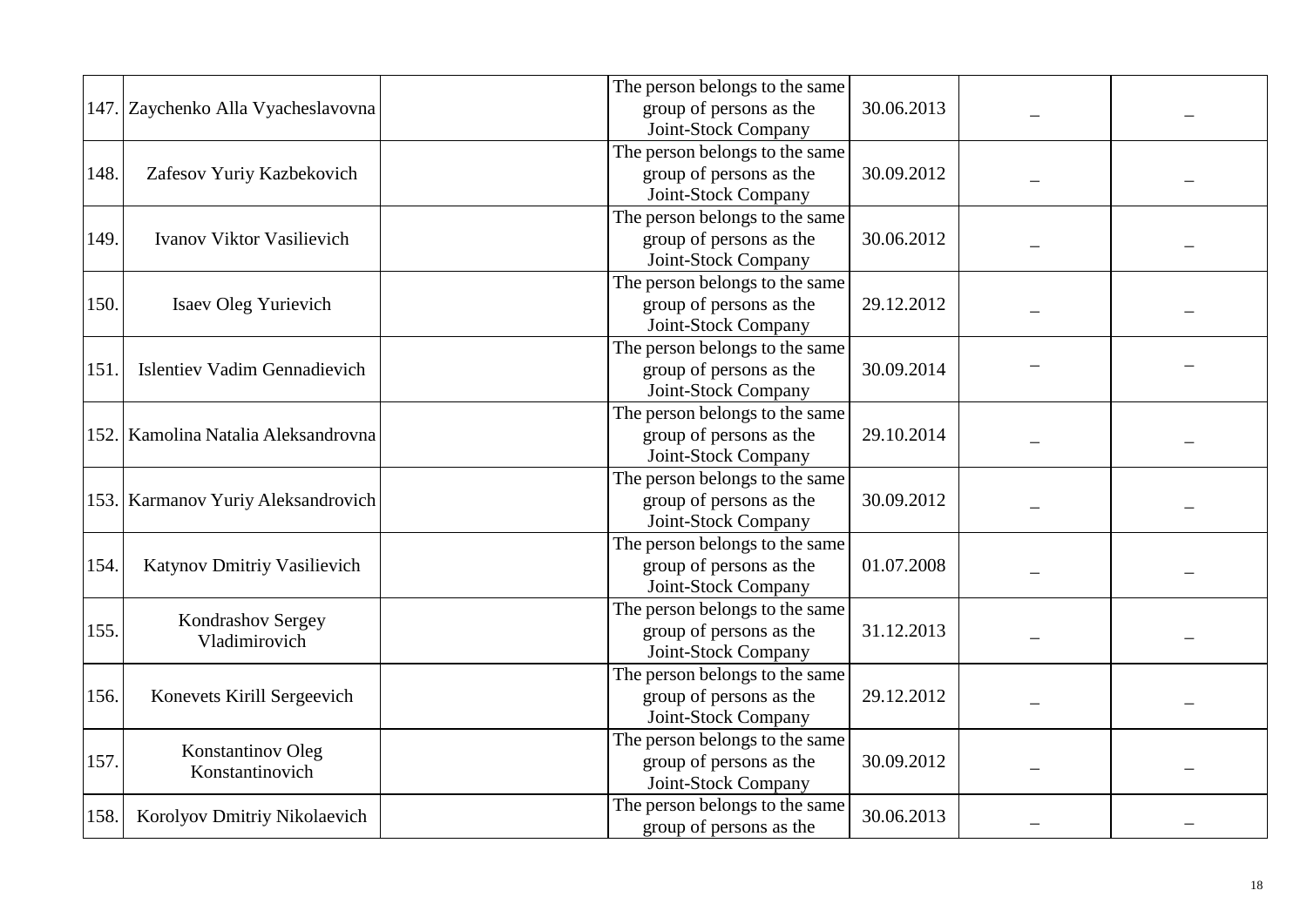|      |                                | Joint-Stock Company            |            |  |
|------|--------------------------------|--------------------------------|------------|--|
|      |                                | The person belongs to the same |            |  |
| 159. | Korsunov Pavel Yurievich       | group of persons as the        | 30.09.2012 |  |
|      |                                | Joint-Stock Company            |            |  |
|      |                                | The person belongs to the      |            |  |
| 160. | Kosolapov Igor Alekseevich     | same group of persons as the   | 30.09.2014 |  |
|      |                                | Joint-Stock Company            |            |  |
|      |                                | The person belongs to the same |            |  |
| 161. | Kostikov Oleg Mikhailovich     | group of persons as the        | 05.06.2010 |  |
|      |                                | Joint-Stock Company            |            |  |
|      |                                | The person belongs to the same |            |  |
| 162. | Kotikov Konstantin Viktorovich | group of persons as the        | 31.12.2013 |  |
|      |                                | Joint-Stock Company            |            |  |
|      |                                | The person belongs to the same |            |  |
| 163. | Kravtsov Gennadiy Ivanovich    | group of persons as the        | 30.09.2014 |  |
|      |                                | Joint-Stock Company            |            |  |
|      |                                | The person belongs to the same |            |  |
| 164. | Kryuchkov Mikhail Yurievich    | group of persons as the        | 30.09.2012 |  |
|      |                                | Joint-Stock Company            |            |  |
|      |                                | The person belongs to the same |            |  |
| 165. | Kudinov Vyacheslav Ivanovich   | group of persons as the        | 30.09.2012 |  |
|      |                                | Joint-Stock Company            |            |  |
|      | Kuzmenko Grigoriy              | The person belongs to the same |            |  |
| 166. | Grigorievich                   | group of persons as the        | 30.12.2014 |  |
|      |                                | Joint-Stock Company            |            |  |
|      |                                | The person belongs to the same |            |  |
| 167  | Lebedev Aleksandr Borisovich   | group of persons as the        | 30.06.2013 |  |
|      |                                | Joint-Stock Company            |            |  |
|      | Letyagin Aleksandr             | The person belongs to the same |            |  |
| 168. | Vyacheslavovich                | group of persons as the        | 30.06.2014 |  |
|      |                                | Joint-Stock Company            |            |  |
|      |                                | The person belongs to the same |            |  |
| 169  | Makovskiy Igor Vladimirovich   | group of persons as the        | 30.09.2012 |  |
|      |                                | Joint-Stock Company            |            |  |
| 170. | <b>Mirmanov Aleksey</b>        | The person belongs to the same | 30.12.2014 |  |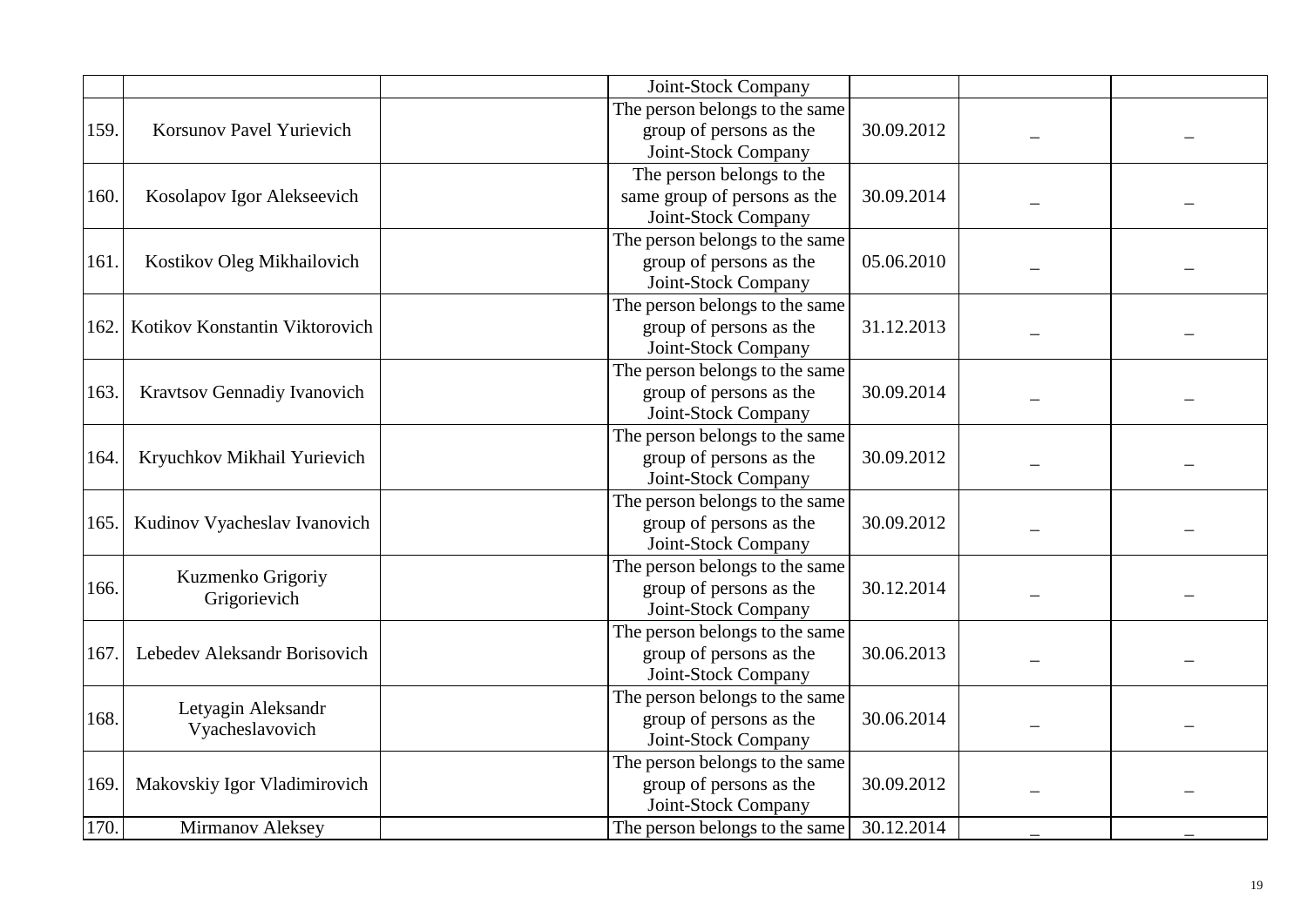|      | Vyacheslavovich               | group of persons as the        |            |  |
|------|-------------------------------|--------------------------------|------------|--|
|      |                               | Joint-Stock Company            |            |  |
|      |                               | The person belongs to the same |            |  |
| 171  | Mikheev Pavel Aleksandrovich  | group of persons as the        | 30.12.2011 |  |
|      |                               | Joint-Stock Company            |            |  |
|      |                               | The person belongs to the same |            |  |
| 172. | Mosin Igor Alekseevich        | group of persons as the        | 30.03.2015 |  |
|      |                               | Joint-Stock Company            |            |  |
|      |                               | The person belongs to the same |            |  |
| 173. | Mukumov Remir Erkinovich      | group of persons as the        | 31.03.2011 |  |
|      |                               | Joint-Stock Company            |            |  |
|      |                               | The person belongs to the same |            |  |
| 174. | Murov Andrey Evgenievich      | group of persons as the        | 31.12.2013 |  |
|      |                               | Joint-Stock Company            |            |  |
|      | Nikonov Vasiliy               | The person belongs to the same |            |  |
| 175. | Vladislavovich                | group of persons as the        | 30.03.2015 |  |
|      |                               | Joint-Stock Company            |            |  |
|      |                               | The person belongs to the same |            |  |
| 176. | Okunev Vitaliy Yurievich      | group of persons as the        | 30.03.2015 |  |
|      |                               | Joint-Stock Company            |            |  |
|      |                               | The person belongs to the same |            |  |
| 177. | Penkov Aleksandr Petrovich    | group of persons as the        | 30.06.2014 |  |
|      |                               | Joint-Stock Company            |            |  |
|      |                               | The person belongs to the same |            |  |
| 178. | Petukhov Konstantin Yurievich | group of persons as the        | 31.03.2011 |  |
|      |                               | Joint-Stock Company            |            |  |
|      |                               | The person belongs to the same |            |  |
| 179. | Pozdnyakov Nikolay Igorevich  | group of persons as the        | 30.09.2014 |  |
|      |                               | Joint-Stock Company            |            |  |
|      |                               | The person belongs to the same |            |  |
| 180. | Pichugina Maria Nikolaevna    | group of persons as the        | 31.12.2013 |  |
|      |                               | Joint-Stock Company            |            |  |
|      |                               | The person belongs to the same |            |  |
| 181. | Popov Sergey Evgenievich      | group of persons as the        | 30.12.2009 |  |
|      |                               | Joint-Stock Company            |            |  |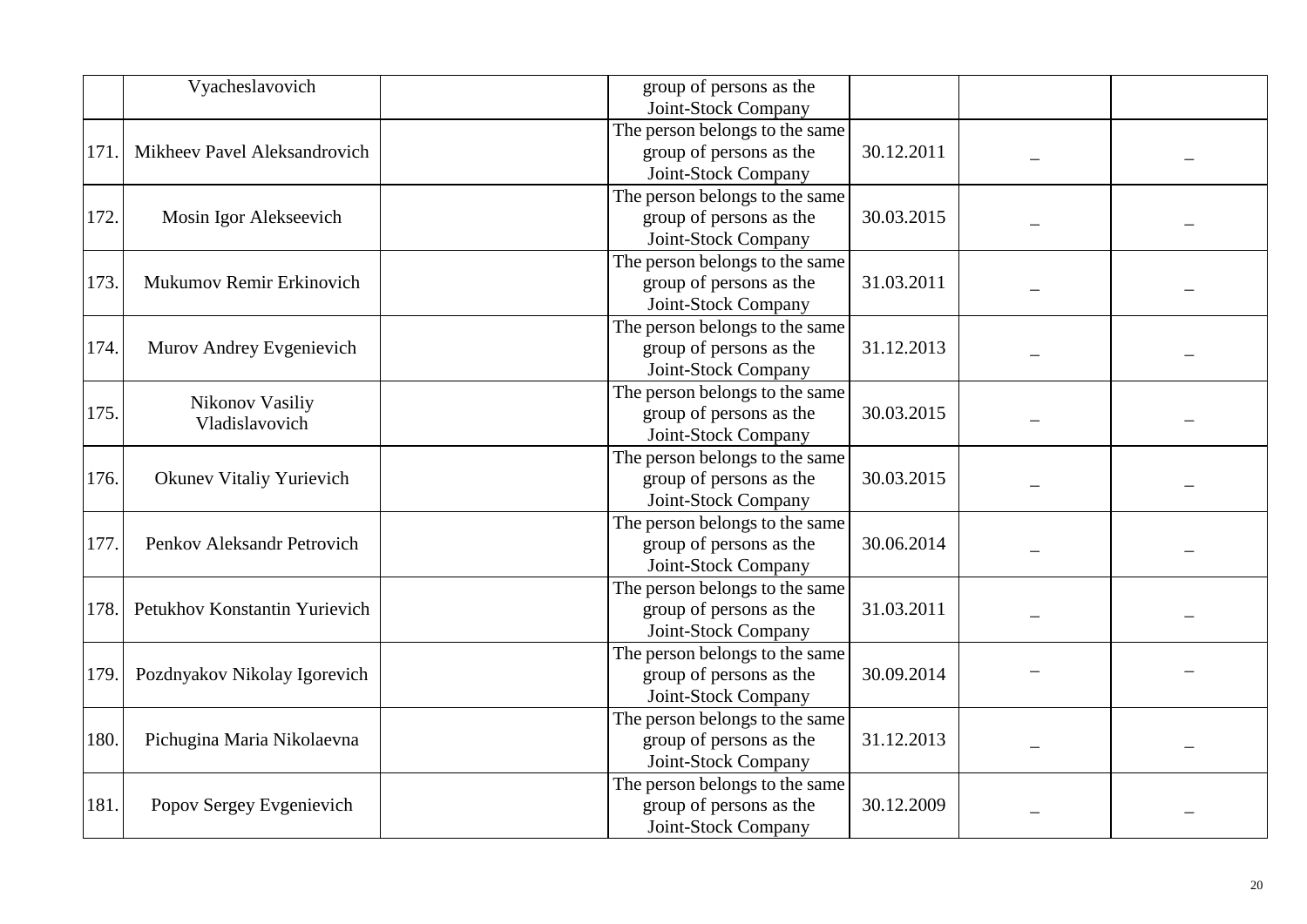|      |                                       | The person belongs to the same |            |  |
|------|---------------------------------------|--------------------------------|------------|--|
| 182. | Reshetnikov Viktor                    | group of persons as the        | 28.10.2014 |  |
|      | Aleksandrovich                        | Joint-Stock Company            |            |  |
|      |                                       | The person belongs to the same |            |  |
| 183. | Rodin Sergey Vladimirovich            | group of persons as the        | 29.12.2012 |  |
|      |                                       | Joint-Stock Company            |            |  |
|      |                                       | The person belongs to the same |            |  |
| 184. | Rozentsvayg Evgeniy<br>Aleksandrovich | group of persons as the        | 30.03.2015 |  |
|      |                                       | Joint-Stock Company            |            |  |
|      |                                       | The person belongs to the same |            |  |
| 185. | Rondar Vladimir Nikolaevich           | group of persons as the        | 30.09.2014 |  |
|      |                                       | Joint-Stock Company            |            |  |
|      |                                       | The person belongs to the same |            |  |
| 186. | Saukh Viktor Mikhailovich             | group of persons as the        | 30.03.2015 |  |
|      |                                       | Joint-Stock Company            |            |  |
|      |                                       | The person belongs to the same |            |  |
| 187. | Semyonov Viktor Germanovich           | group of persons as the        | 01.07.2008 |  |
|      |                                       | Joint-Stock Company            |            |  |
|      |                                       | The person belongs to the same |            |  |
|      | 188. Sergeev Aleksey Aleksandrovich   | group of persons as the        | 30.06.2013 |  |
|      |                                       | Joint-Stock Company            |            |  |
|      |                                       | The person belongs to the same |            |  |
| 189. | Sinyutin Petr Alekseevich             | group of persons as the        | 30.09.2012 |  |
|      |                                       | Joint-Stock Company            |            |  |
|      |                                       | The person belongs to the same |            |  |
| 190. | Smirnova Olga Veniaminovna            | group of persons as the        | 01.07.2008 |  |
|      |                                       | Joint-Stock Company            |            |  |
|      |                                       | The person belongs to the same |            |  |
| 191  | Smolnikov Andrey Sergeevich           | group of persons as the        | 30.03.2015 |  |
|      |                                       | Joint-Stock Company            |            |  |
|      |                                       | The person belongs to the same |            |  |
| 192. | <b>Stepantsev Aleksey Borisovich</b>  | group of persons as the        | 30.09.2014 |  |
|      |                                       | Joint-Stock Company            |            |  |
| 193. | Sopoleva Elena Vladimirovna           | The person belongs to the same | 30.09.2009 |  |
|      |                                       | group of persons as the        |            |  |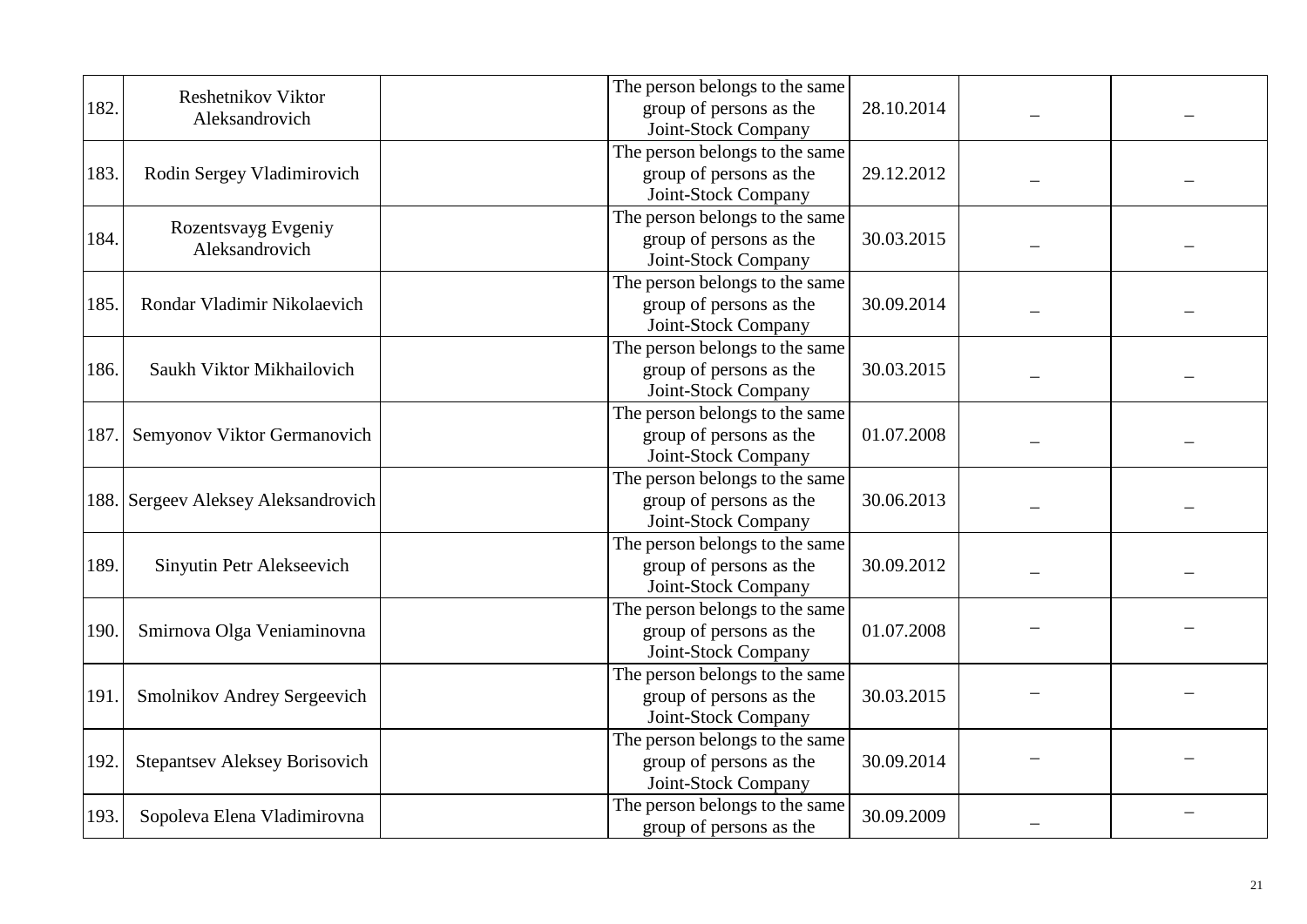|      |                                        | Joint-Stock Company            |            |  |
|------|----------------------------------------|--------------------------------|------------|--|
|      | Surmenko Vladislav                     | The person belongs to the same |            |  |
| 194. | Leonidovich                            | group of persons as the        | 30.12.2014 |  |
|      |                                        | Joint-Stock Company            |            |  |
|      |                                        | The person belongs to the same |            |  |
| 195. | Sukhin Rodion Viktorovich              | group of persons as the        | 30.06.2014 |  |
|      |                                        | Joint-Stock Company            |            |  |
|      |                                        | The person belongs to the      |            |  |
| 196. | Sukhotskaya Olesya Andreevna           | same group of persons as the   | 31.03.2014 |  |
|      |                                        | Joint-Stock Company            |            |  |
|      |                                        | The person belongs to the same |            |  |
| 197  | <b>Tarasov Aleksandr Arkadievich</b>   | group of persons as the        | 30.12.2009 |  |
|      |                                        | Joint-Stock Company            |            |  |
|      | Tarnorutskaya Veronika                 | The person belongs to the same |            |  |
| 198. | Viktorovna                             | group of persons as the        | 01.07.2008 |  |
|      |                                        | Joint-Stock Company            |            |  |
|      |                                        | The person belongs to the      |            |  |
| 199  | <b>Terentiev Stanislav Nikolaevich</b> | same group of persons as the   | 30.09.2014 |  |
|      |                                        | Joint-Stock Company            |            |  |
|      | Timchenko Anatoliy                     | The person belongs to the same |            |  |
| 200. | Nikolaevich                            | group of persons as the        | 30.09.2012 |  |
|      |                                        | Joint-Stock Company            |            |  |
|      |                                        | The person belongs to the same |            |  |
| 201. | <b>Titov Sergey Gennadievich</b>       | group of persons as the        | 30.12.2014 |  |
|      |                                        | Joint-Stock Company            |            |  |
|      |                                        | The person belongs to the same |            |  |
| 202. | Ushakov Evgeniy Viktorovich            | group of persons as the        | 01.07.2008 |  |
|      |                                        | Joint-Stock Company            |            |  |
|      |                                        | The person belongs to the same |            |  |
| 203. | Fortov Aleksey Viktorovich             | group of persons as the        | 30.03.2015 |  |
|      |                                        | Joint-Stock Company            |            |  |
|      |                                        | The person belongs to the same |            |  |
| 204. | Frolkin Evgeniy Nikolaevich            | group of persons as the        | 30.09.2012 |  |
|      |                                        | Joint-Stock Company            |            |  |
| 205. | Chekalenko Roman                       | The person belongs to the same | 30.09.2013 |  |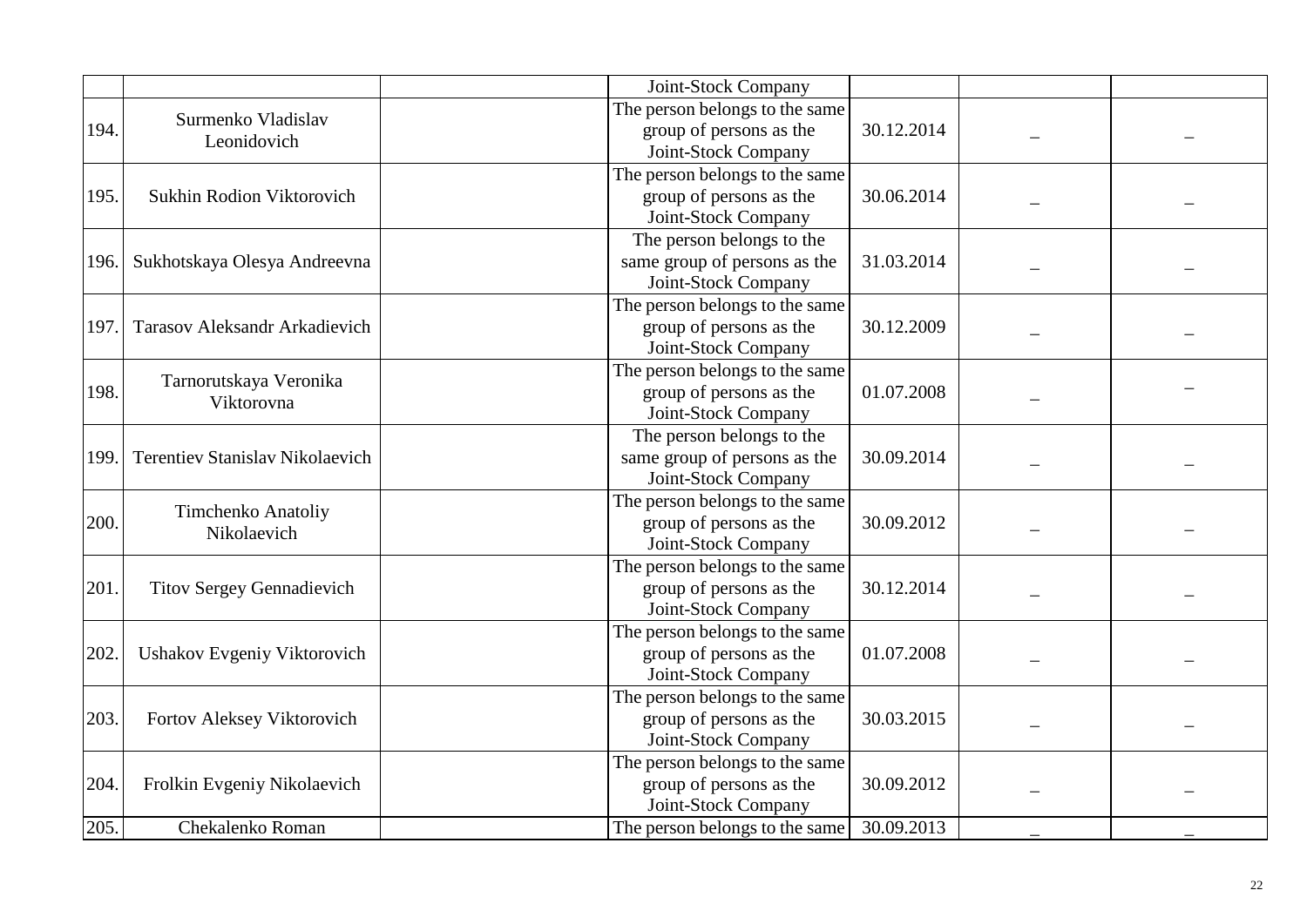|      | Vladimirovich                  | group of persons as the        |            |  |
|------|--------------------------------|--------------------------------|------------|--|
|      |                                | Joint-Stock Company            |            |  |
|      |                                | The person belongs to the same |            |  |
| 206. | Chereshko Maksim Nikolaevich   | group of persons as the        | 30.09.2012 |  |
|      |                                | Joint-Stock Company            |            |  |
|      | Chigarkova Evgeniya            | The person belongs to the same |            |  |
| 207. | Vladimirovna                   | group of persons as the        | 02.07.2013 |  |
|      |                                | Joint-Stock Company            |            |  |
|      |                                | The person belongs to the same |            |  |
| 208. | Churikova Tatiana Alekseevna   | group of persons as the        | 01.07.2008 |  |
|      |                                | Joint-Stock Company            |            |  |
|      |                                | The person belongs to the same |            |  |
| 209. | Sharko Aleksandr Petrovich     | group of persons as the        | 30.03.2015 |  |
|      |                                | Joint-Stock Company            |            |  |
|      |                                | The person belongs to the same |            |  |
| 210. | Sharoshikhin Igor Pavlovich    | group of persons as the        | 30.12.2011 |  |
|      |                                | Joint-Stock Company            |            |  |
|      |                                | The person belongs to the same |            |  |
| 211. | Shashurin German Lvovich       | group of persons as the        | 28.04.2008 |  |
|      |                                | Joint-Stock Company            |            |  |
|      |                                | The person belongs to the same |            |  |
| 212. | Shvab Viktor Vilenovich        | group of persons as the        | 30.12.2011 |  |
|      |                                | Joint-Stock Company            |            |  |
|      |                                | The person belongs to the same |            |  |
| 213. | Shvagerus Svetlana Viktorovna  | group of persons as the        | 30.06.2012 |  |
|      |                                | Joint-Stock Company            |            |  |
|      |                                | The person belongs to the same |            |  |
| 214. | Shevelyov Yuriy Petrovich      | group of persons as the        | 30.03.2015 |  |
|      |                                | Joint-Stock Company            |            |  |
|      |                                | The person belongs to the same |            |  |
| 215. | Shemyakina Svetlana Vasilievna | group of persons as the        | 30.06.2012 |  |
|      |                                | Joint-Stock Company            |            |  |
|      |                                | The person belongs to the same |            |  |
| 216. | Shkuratovskiy Pavel            | group of persons as the        | 30.09.2014 |  |
|      | Grigorievich                   | Joint-Stock Company            |            |  |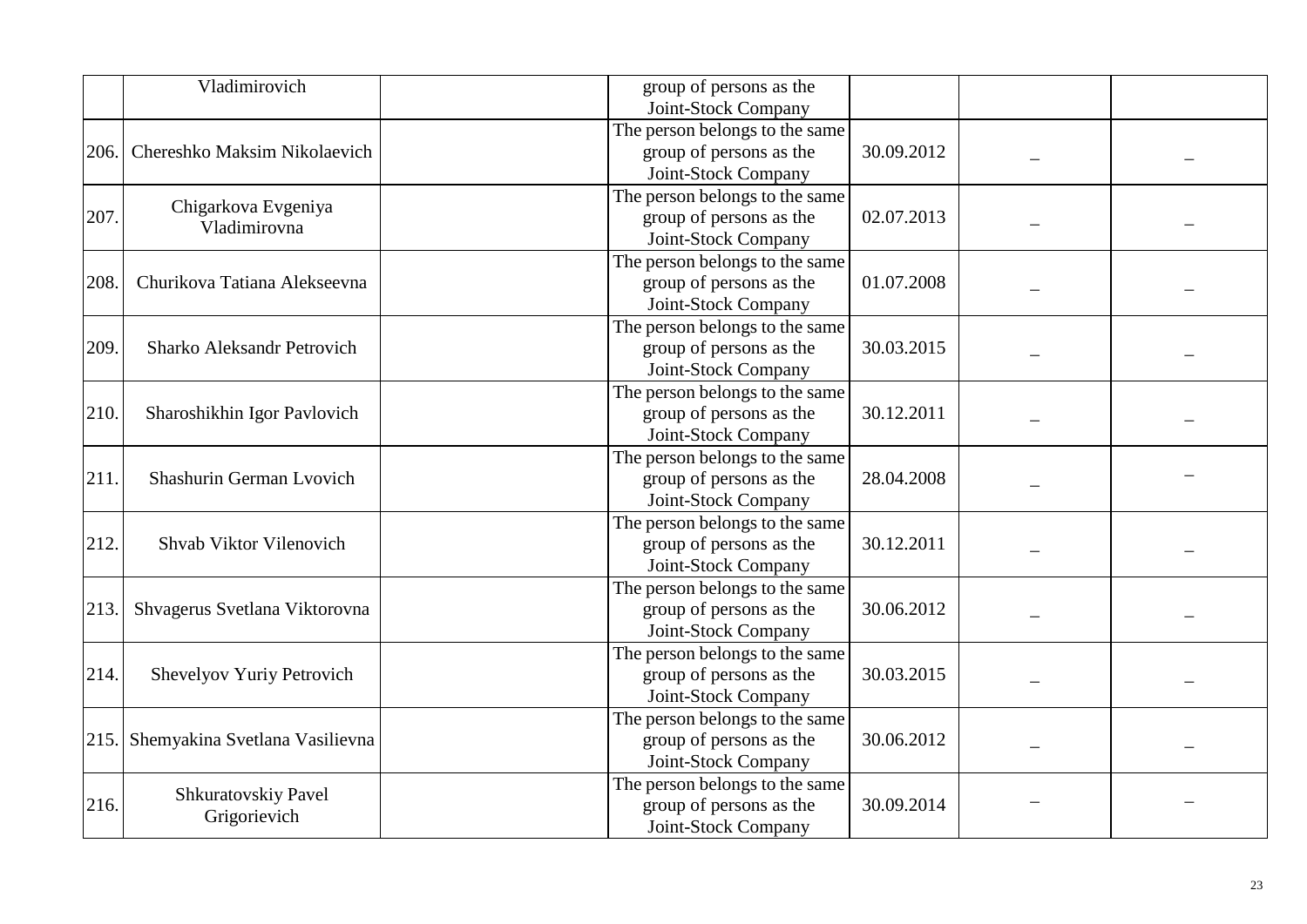| 217. | Shuvalov Vladimir<br>Vladimirovich | The person belongs to the same<br>group of persons as the<br>Joint-Stock Company | 30.06.2014 |  |
|------|------------------------------------|----------------------------------------------------------------------------------|------------|--|
| 218. | Ebzeev Boris Borisovich            | The person belongs to the same<br>group of persons as the<br>Joint-Stock Company | 30.06.2014 |  |
| 219. | Yablokov Anatoliy Yurievich        | The person belongs to the same<br>group of persons as the<br>Joint-Stock Company | 30.12.2014 |  |

## **II. Amendments made to the list of affiliated persons during the period**

| trom | $\sim$ |  | - |  |  | till | - |  | ັ |  | $\mathbf{0}$ |  |  |
|------|--------|--|---|--|--|------|---|--|---|--|--------------|--|--|
|      |        |  |   |  |  |      |   |  |   |  |              |  |  |

| No. |                                                                                                           | Change description |                                                                               | Effective date of the<br>change     | Date of amending the list of | affiliated persons |  |
|-----|-----------------------------------------------------------------------------------------------------------|--------------------|-------------------------------------------------------------------------------|-------------------------------------|------------------------------|--------------------|--|
| 194 | Excluded from the list of natural persons belonging to the same group of persons as IDGC of<br>Volga, JSC |                    |                                                                               | 30.03.2015                          |                              | 02.04.2015         |  |
|     | Details of an affiliated person prior to changes:                                                         |                    |                                                                               |                                     |                              |                    |  |
|     |                                                                                                           |                    |                                                                               | $\mathfrak{b}$                      |                              |                    |  |
| 194 | Skorokhodov Vladimir<br>Evgenievich                                                                       |                    | The person belongs to the same group of persons<br>as the Joint-Stock Company |                                     | 31.12.2013                   |                    |  |
|     | Details of an affiliated person after changes:                                                            |                    |                                                                               |                                     |                              |                    |  |
|     |                                                                                                           |                    |                                                                               |                                     |                              | $\sigma$           |  |
|     | Skorokhodov Vladimir<br>Evgenievich                                                                       |                    |                                                                               | The person ceased to be affiliated. |                              |                    |  |

| No. |                                                                                                                           | Change description |                                                                                 | Effective date of the<br>change | Date of amending the list of | affiliated persons |  |
|-----|---------------------------------------------------------------------------------------------------------------------------|--------------------|---------------------------------------------------------------------------------|---------------------------------|------------------------------|--------------------|--|
|     | $\frac{1}{180}$ Excluded from the list of natural persons belonging to the same group of persons as IDGC of<br>Volga, JSC |                    |                                                                                 | 30.03.2015                      |                              | 02.04.2015         |  |
|     | Details of an affiliated person prior to changes:                                                                         |                    |                                                                                 |                                 |                              |                    |  |
|     |                                                                                                                           |                    |                                                                                 |                                 |                              |                    |  |
| 180 | Ovchinnikov Viktor<br>Yakovlevich                                                                                         |                    | The person belongs to the same group of persons  <br>as the Joint-Stock Company |                                 | 31.12.2014                   |                    |  |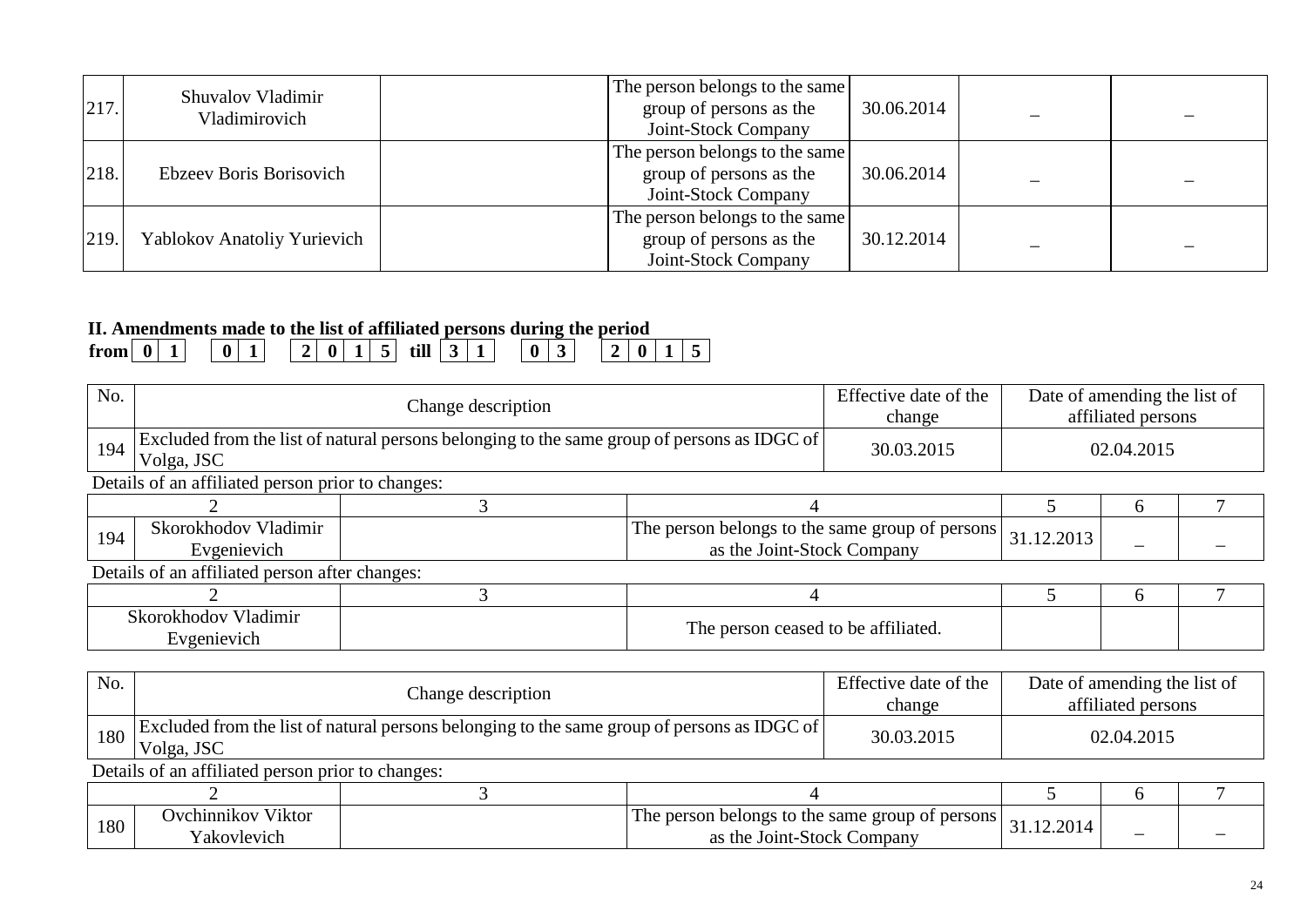Details of an affiliated person after changes:

| Ovchinni<br>akovlev<br>$\mathbf{u}$<br>′1Ktor<br>vich.<br>'IKG | $\sim$ $\sim$ $\sim$<br>--<br>ı ne<br>t∩ h≙<br>.<br>⊤iliateo.<br>$n \alpha r$<br>concor<br>son<br>ceaseu<br>11.1<br>$\cdots$<br>. . <i>.</i> . <i>.</i> |  |  |
|----------------------------------------------------------------|---------------------------------------------------------------------------------------------------------------------------------------------------------|--|--|

| No. |                                                                                                           | Change description |                                                                               | Effective date of the<br>change     | Date of amending the list of | affiliated persons |  |
|-----|-----------------------------------------------------------------------------------------------------------|--------------------|-------------------------------------------------------------------------------|-------------------------------------|------------------------------|--------------------|--|
| 190 | Excluded from the list of natural persons belonging to the same group of persons as IDGC of<br>Volga, JSC |                    |                                                                               | 30.03.2015                          |                              | 02.04.2015         |  |
|     | Details of an affiliated person prior to changes:                                                         |                    |                                                                               |                                     |                              |                    |  |
|     |                                                                                                           |                    |                                                                               |                                     |                              |                    |  |
| 190 | Semerikov Sergey<br>Aleksandrovich                                                                        |                    | The person belongs to the same group of persons<br>as the Joint-Stock Company |                                     | 30.12.2014                   |                    |  |
|     | Details of an affiliated person after changes:                                                            |                    |                                                                               |                                     |                              |                    |  |
|     |                                                                                                           |                    |                                                                               |                                     |                              |                    |  |
|     | Semerikov Sergey<br>Aleksandrovich                                                                        |                    |                                                                               | The person ceased to be affiliated. |                              |                    |  |

| No. |                                                | Change description                                                                          |                                                                               | Effective date of the<br>change | Date of amending the list of | affiliated persons |  |
|-----|------------------------------------------------|---------------------------------------------------------------------------------------------|-------------------------------------------------------------------------------|---------------------------------|------------------------------|--------------------|--|
| 142 | Volga, JSC                                     | Excluded from the list of natural persons belonging to the same group of persons as IDGC of |                                                                               | 30.03.2015                      |                              | 02.04.2015         |  |
|     |                                                | Details of an affiliated person prior to changes:                                           |                                                                               |                                 |                              |                    |  |
|     |                                                |                                                                                             |                                                                               |                                 |                              | h                  |  |
| 142 | Golinko Andrey<br>Anatolievich                 |                                                                                             | The person belongs to the same group of persons<br>as the Joint-Stock Company |                                 | 30.09.2014                   |                    |  |
|     | Details of an affiliated person after changes: |                                                                                             |                                                                               |                                 |                              |                    |  |
|     |                                                |                                                                                             |                                                                               |                                 |                              | h                  |  |
|     | Golinko Andrey Anatolievich                    |                                                                                             | The person ceased to be affiliated.                                           |                                 |                              |                    |  |

| No. | Change description                                                                                        | Effective date of the<br>change | Date of amending the list of<br>affiliated persons |
|-----|-----------------------------------------------------------------------------------------------------------|---------------------------------|----------------------------------------------------|
|     | Excluded from the list of natural persons belonging to the same group of persons as IDGC of<br>Volga, JSC | 30.03.2015                      | 02.04.2015                                         |
|     | Details of an affiliated person prior to changes:                                                         |                                 |                                                    |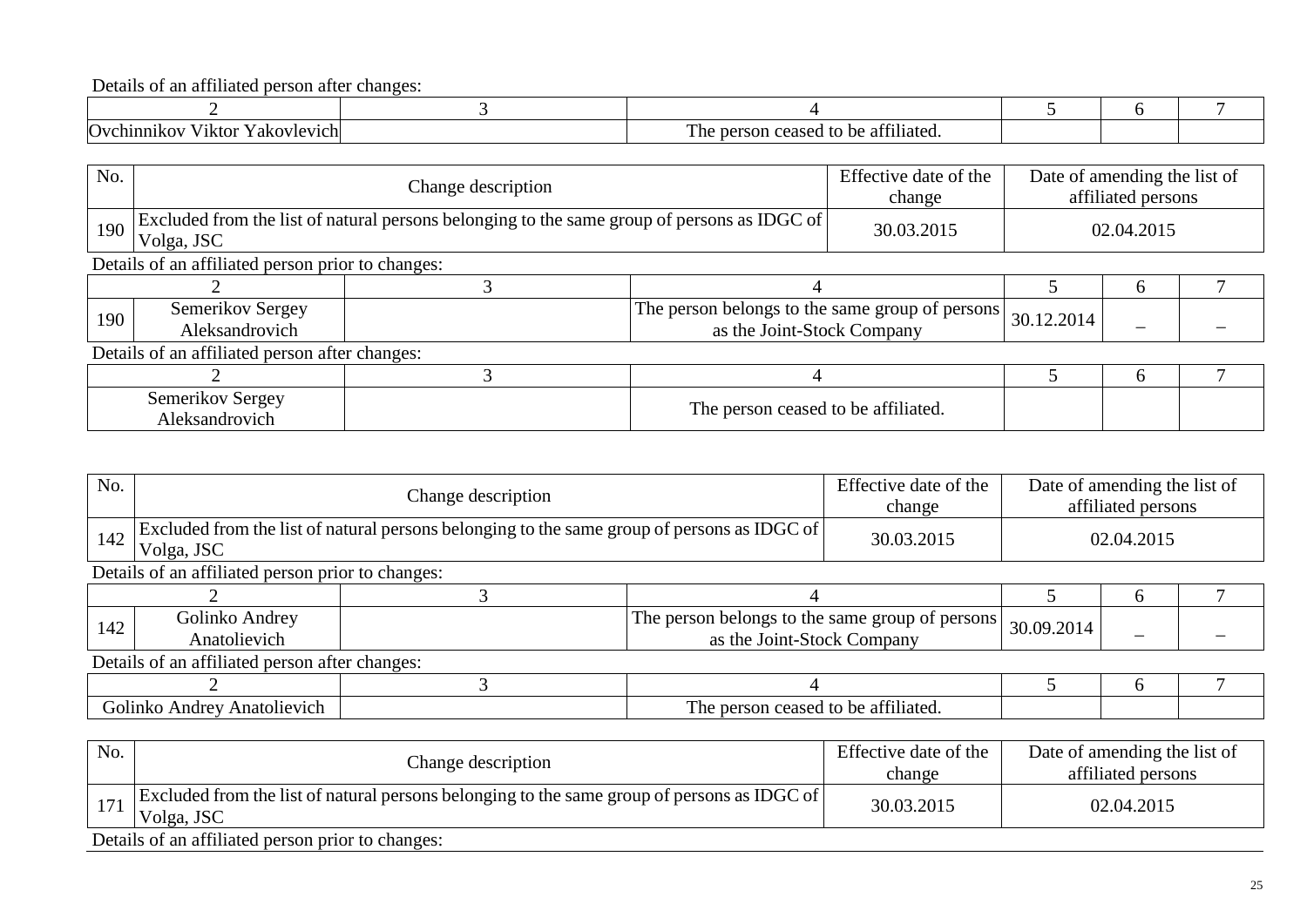| 171   Latypova Alla Valerievna                 | The person belongs to the same group of persons $\vert$ 30.12.2014<br>as the Joint-Stock Company |  |  |
|------------------------------------------------|--------------------------------------------------------------------------------------------------|--|--|
| Details of an affiliated person after changes: |                                                                                                  |  |  |
|                                                |                                                                                                  |  |  |
| Latypova Alla Valerievna                       | The person ceased to be affiliated.                                                              |  |  |

| No. |                                                   | Change description                                                                          |                                                                               | Effective date of the<br>change | Date of amending the list of | affiliated persons |  |
|-----|---------------------------------------------------|---------------------------------------------------------------------------------------------|-------------------------------------------------------------------------------|---------------------------------|------------------------------|--------------------|--|
| 72  | Volga, JSC                                        | Excluded from the list of natural persons belonging to the same group of persons as IDGC of |                                                                               | 30.03.2015                      |                              | 02.04.2015         |  |
|     | Details of an affiliated person prior to changes: |                                                                                             |                                                                               |                                 |                              |                    |  |
|     |                                                   |                                                                                             |                                                                               |                                 |                              | h                  |  |
| 72  | Open Joint-Stock Company<br>Volgogradsetremont    | 1A, ul. Granovitaya, Volgograd,<br>400066                                                   | The person belongs to the same group of<br>persons as the Joint-Stock Company |                                 | 01.07.2008                   | -                  |  |
|     | Details of an affiliated person after changes:    |                                                                                             |                                                                               |                                 |                              |                    |  |
|     |                                                   |                                                                                             |                                                                               |                                 |                              | h                  |  |
|     | Open Joint-Stock Company<br>Volgogradsetremont    | The person ceased to be affiliated.                                                         |                                                                               |                                 |                              |                    |  |

| No. |                                                   | Change description                                                                          |                                                                               | Effective date of the<br>change | Date of amending the list of | affiliated persons |  |  |
|-----|---------------------------------------------------|---------------------------------------------------------------------------------------------|-------------------------------------------------------------------------------|---------------------------------|------------------------------|--------------------|--|--|
| 158 | Volga, JSC                                        | Excluded from the list of natural persons belonging to the same group of persons as IDGC of |                                                                               | 30.03.2015                      | 02.04.2015                   |                    |  |  |
|     | Details of an affiliated person prior to changes: |                                                                                             |                                                                               |                                 |                              |                    |  |  |
|     |                                                   |                                                                                             |                                                                               |                                 |                              | h                  |  |  |
| 158 | Kovalenko Tatiana<br>Vladimirovna                 |                                                                                             | The person belongs to the same group of persons<br>as the Joint-Stock Company |                                 | 30.06.2014                   |                    |  |  |
|     | Details of an affiliated person after changes:    |                                                                                             |                                                                               |                                 |                              |                    |  |  |
|     |                                                   |                                                                                             |                                                                               |                                 |                              | <sub>0</sub>       |  |  |
|     | Kovalenko Tatiana Vladimirovna                    |                                                                                             |                                                                               |                                 |                              |                    |  |  |

| . .<br>NO. | $\sim$<br>ികാല    | $\sim$<br>the<br>date<br>$\cdot \Delta \cap$<br>οT | amending<br>∵the.<br>Date<br>l1St<br>-01<br>. <i>.</i> . |
|------------|-------------------|----------------------------------------------------|----------------------------------------------------------|
|            | . hange<br>uption | chang                                              | 0.011<br>sons<br>шак<br>$\mathbf{a}$                     |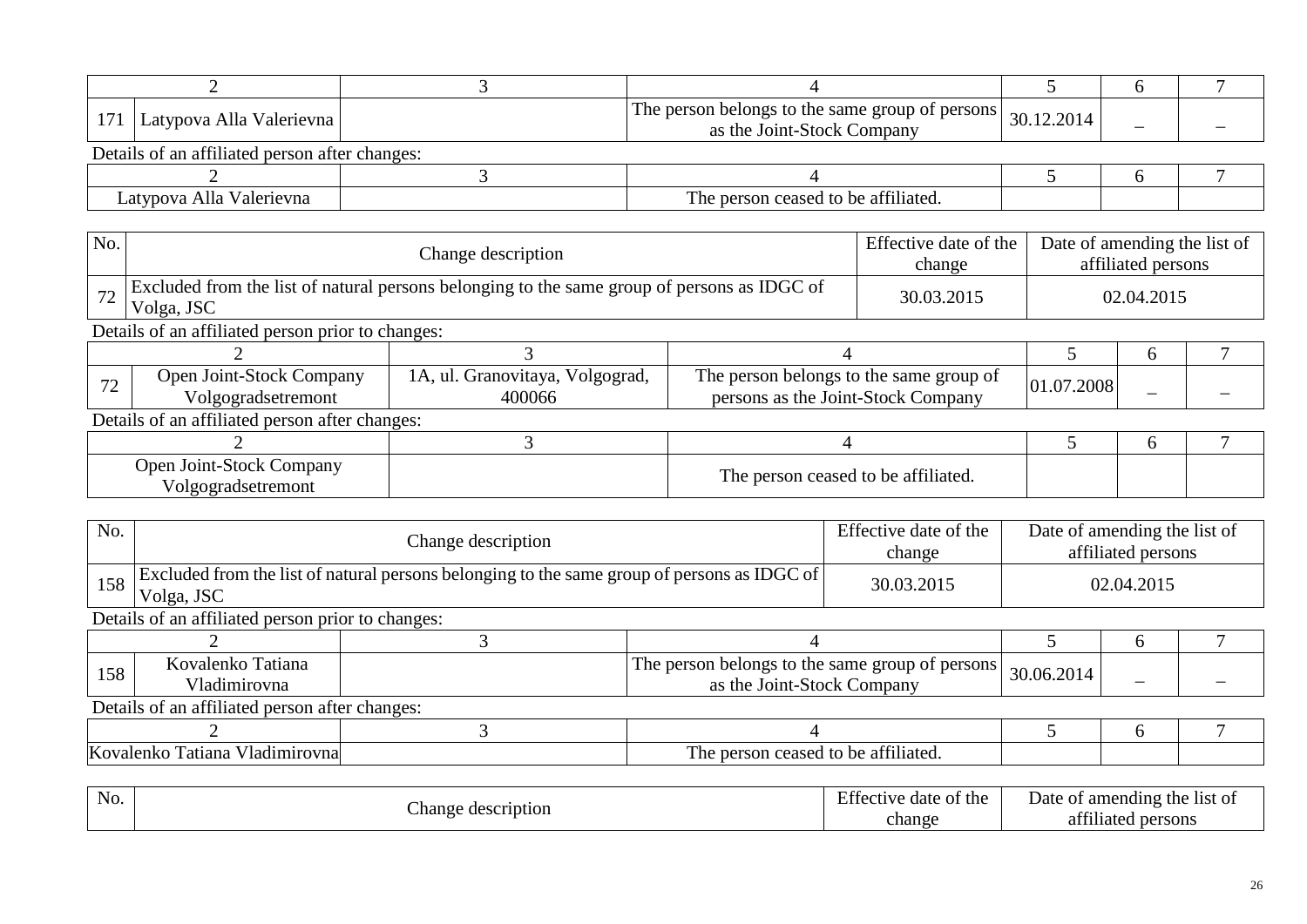| 197 | Volga, JSC                                        | Excluded from the list of natural persons belonging to the same group of persons as IDGC of |                                                                               |  |                                                    | 02.04.2015 |  |
|-----|---------------------------------------------------|---------------------------------------------------------------------------------------------|-------------------------------------------------------------------------------|--|----------------------------------------------------|------------|--|
|     | Details of an affiliated person prior to changes: |                                                                                             |                                                                               |  |                                                    |            |  |
|     |                                                   | ⌒                                                                                           |                                                                               |  |                                                    | 6          |  |
| 197 | Sorochinskiy Andrey<br>Valentinovich              |                                                                                             | The person belongs to the same group of persons<br>as the Joint-Stock Company |  | 30.09.2010                                         |            |  |
|     | Details of an affiliated person after changes:    |                                                                                             |                                                                               |  |                                                    |            |  |
|     | 3                                                 |                                                                                             |                                                                               |  | <sub>6</sub>                                       |            |  |
|     | Sorochinskiy Andrey<br>Valentinovich              |                                                                                             | The person ceased to be affiliated.                                           |  |                                                    |            |  |
|     |                                                   |                                                                                             |                                                                               |  |                                                    |            |  |
| No. |                                                   | Effective date of the<br>Change description                                                 |                                                                               |  | Date of amending the list of<br>affiliated persons |            |  |
| 201 | Volga, JSC                                        | Excluded from the list of natural persons belonging to the same group of persons as IDGC of |                                                                               |  |                                                    | 02.04.2015 |  |
|     | Details of an affiliated person prior to changes: |                                                                                             |                                                                               |  |                                                    |            |  |

| 201 | Syunyaeva Diana<br>Anatolievna                 | The person belongs to the same group of persons<br>30.06.2013<br>as the Joint-Stock Company |  |  |
|-----|------------------------------------------------|---------------------------------------------------------------------------------------------|--|--|
|     | Details of an affiliated person after changes: |                                                                                             |  |  |
|     |                                                |                                                                                             |  |  |
|     | Syunyaeva Diana Anatolievna                    | The person ceased to be affiliated.                                                         |  |  |

| No.                         |                                                   | Change description |                                                                                             |  | Date of amending the list of | affiliated persons |  |  |  |  |
|-----------------------------|---------------------------------------------------|--------------------|---------------------------------------------------------------------------------------------|--|------------------------------|--------------------|--|--|--|--|
| 174                         | Volga, JSC                                        |                    | Excluded from the list of natural persons belonging to the same group of persons as IDGC of |  |                              | 02.04.2015         |  |  |  |  |
|                             | Details of an affiliated person prior to changes: |                    |                                                                                             |  |                              |                    |  |  |  |  |
|                             |                                                   |                    |                                                                                             |  |                              | h                  |  |  |  |  |
| 174                         | Lurie Aleksandr<br>Viktorovich                    |                    | The person belongs to the same group of persons<br>as the Joint-Stock Company               |  | 31.12.2010                   |                    |  |  |  |  |
|                             | Details of an affiliated person after changes:    |                    |                                                                                             |  |                              |                    |  |  |  |  |
|                             |                                                   |                    |                                                                                             |  |                              |                    |  |  |  |  |
| Lurie Aleksandr Viktorovich |                                                   |                    | The person ceased to be affiliated.                                                         |  |                              |                    |  |  |  |  |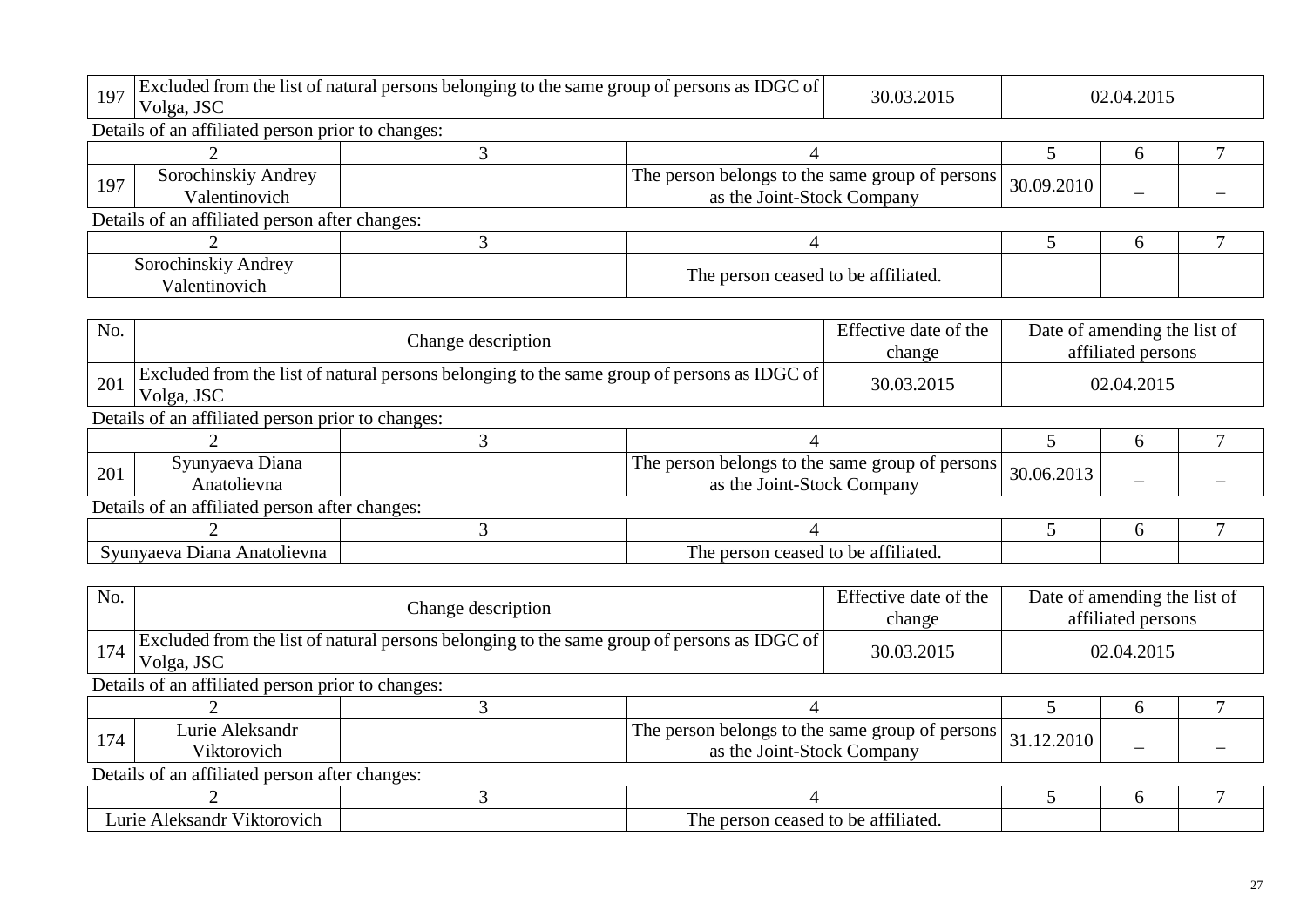|                                                                                                                                                                                                                                               | Change description                                                                                                      |                                                                                                          |                                                                                             | Date of amending the list of<br>affiliated persons                     |                                                      |  |
|-----------------------------------------------------------------------------------------------------------------------------------------------------------------------------------------------------------------------------------------------|-------------------------------------------------------------------------------------------------------------------------|----------------------------------------------------------------------------------------------------------|---------------------------------------------------------------------------------------------|------------------------------------------------------------------------|------------------------------------------------------|--|
| Volga, JSC                                                                                                                                                                                                                                    |                                                                                                                         |                                                                                                          | 30.03.2015                                                                                  | 02.04.2015                                                             |                                                      |  |
|                                                                                                                                                                                                                                               |                                                                                                                         |                                                                                                          |                                                                                             |                                                                        |                                                      |  |
|                                                                                                                                                                                                                                               | 3                                                                                                                       | 4                                                                                                        |                                                                                             | 5                                                                      | 6                                                    |  |
| Open Joint-Stock<br>Company<br><b>Principle Electricity</b><br><b>Transmission Service</b><br>109<br>1, ul. Tkatskaya, Moscow, 105318<br>as the Joint-Stock Company<br>Company of the Unified<br><b>National Electrical</b><br><b>Network</b> |                                                                                                                         | 30.09.2012                                                                                               |                                                                                             |                                                                        |                                                      |  |
|                                                                                                                                                                                                                                               |                                                                                                                         |                                                                                                          |                                                                                             |                                                                        |                                                      |  |
|                                                                                                                                                                                                                                               |                                                                                                                         | 4                                                                                                        |                                                                                             |                                                                        | 6                                                    |  |
| Principle Electricity                                                                                                                                                                                                                         |                                                                                                                         |                                                                                                          |                                                                                             |                                                                        |                                                      |  |
|                                                                                                                                                                                                                                               | Open Joint-Stock Company<br><b>Transmission Service Company</b><br>of the Unified National Electrical<br><b>Network</b> | Details of an affiliated person prior to changes:<br>Details of an affiliated person after changes:<br>3 | Excluded from the list of natural persons belonging to the same group of persons as IDGC of | Effective date of the<br>change<br>The person ceased to be affiliated. | The person belongs to the same group of persons<br>5 |  |

| No. |                                                   | Change description                                                                          |                                                                               |  |            | Date of amending the list of<br>affiliated persons |  |  |  |  |
|-----|---------------------------------------------------|---------------------------------------------------------------------------------------------|-------------------------------------------------------------------------------|--|------------|----------------------------------------------------|--|--|--|--|
| 155 | Volga, JSC                                        | Excluded from the list of natural persons belonging to the same group of persons as IDGC of |                                                                               |  |            | 02.04.2015                                         |  |  |  |  |
|     | Details of an affiliated person prior to changes: |                                                                                             |                                                                               |  |            |                                                    |  |  |  |  |
|     |                                                   |                                                                                             |                                                                               |  |            | b                                                  |  |  |  |  |
| 155 | <b>Karzanov Aleksey</b><br>Gennadievich           |                                                                                             | The person belongs to the same group of persons<br>as the Joint-Stock Company |  | 31.12.2013 |                                                    |  |  |  |  |
|     | Details of an affiliated person after changes:    |                                                                                             |                                                                               |  |            |                                                    |  |  |  |  |
|     |                                                   |                                                                                             |                                                                               |  |            | h                                                  |  |  |  |  |
|     | Karzanov Aleksey Gennadievich                     |                                                                                             | The person ceased to be affiliated.                                           |  |            |                                                    |  |  |  |  |
|     |                                                   |                                                                                             |                                                                               |  |            |                                                    |  |  |  |  |

| No. | ില                           | $\overline{\phantom{0}}$<br>.<br>the<br>Effective date of | the list of<br>Date<br>amending<br>: Ot |
|-----|------------------------------|-----------------------------------------------------------|-----------------------------------------|
|     | Change<br>scription<br>ucse. | change                                                    | 0.011<br>persons<br>at<br>111atec       |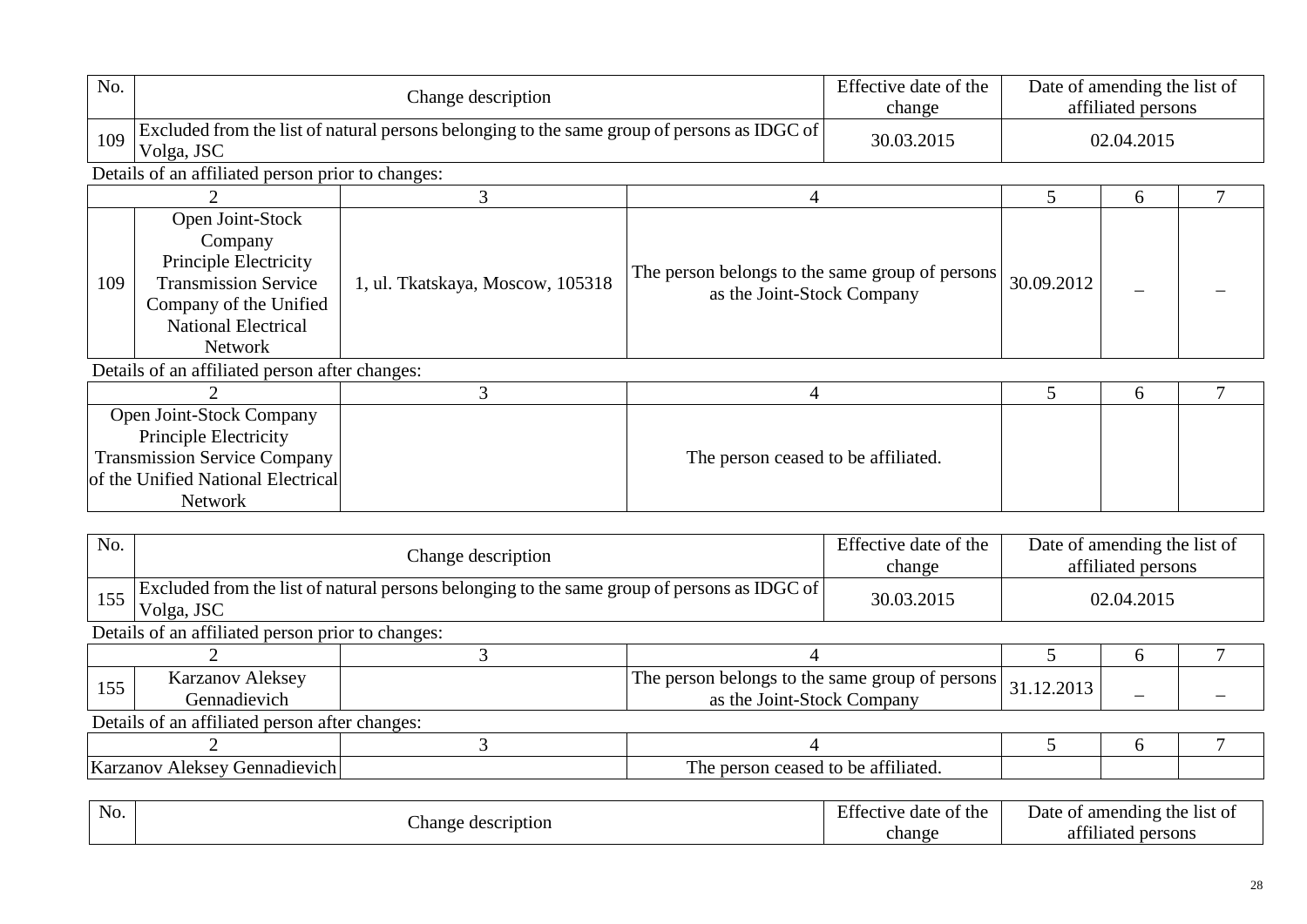| Included in the list of natural persons belonging to the same group of persons as IDGC of<br>172<br>Volga, JSC |                                                |            | 02.04.2015                                      |  |  |  |  |  |
|----------------------------------------------------------------------------------------------------------------|------------------------------------------------|------------|-------------------------------------------------|--|--|--|--|--|
| Details of an affiliated person prior to changes:                                                              |                                                |            |                                                 |  |  |  |  |  |
|                                                                                                                |                                                |            |                                                 |  |  |  |  |  |
| Mosin Igor Alekseevich<br>The person was not affiliated                                                        |                                                |            |                                                 |  |  |  |  |  |
|                                                                                                                |                                                |            |                                                 |  |  |  |  |  |
|                                                                                                                |                                                |            |                                                 |  |  |  |  |  |
|                                                                                                                | as the Joint-Stock Company                     | 30.03.2015 |                                                 |  |  |  |  |  |
|                                                                                                                | Details of an affiliated person after changes: | 30.03.2015 | The person belongs to the same group of persons |  |  |  |  |  |

| No. |                                                   | Change description                                                                        |                                                                               |  | Date of amending the list of | affiliated persons |  |  |  |  |
|-----|---------------------------------------------------|-------------------------------------------------------------------------------------------|-------------------------------------------------------------------------------|--|------------------------------|--------------------|--|--|--|--|
| 176 | Volga, JSC                                        | Included in the list of natural persons belonging to the same group of persons as IDGC of |                                                                               |  |                              | 02.04.2015         |  |  |  |  |
|     | Details of an affiliated person prior to changes: |                                                                                           |                                                                               |  |                              |                    |  |  |  |  |
|     |                                                   |                                                                                           |                                                                               |  |                              |                    |  |  |  |  |
|     | Okunev Vitaliy Yurievich                          |                                                                                           | The person was not affiliated                                                 |  |                              |                    |  |  |  |  |
|     | Details of an affiliated person after changes:    |                                                                                           |                                                                               |  |                              |                    |  |  |  |  |
|     |                                                   |                                                                                           |                                                                               |  |                              | h                  |  |  |  |  |
|     | 176   Okunev Vitaliy Yurievich                    |                                                                                           | The person belongs to the same group of persons<br>as the Joint-Stock Company |  | 30.03.2015                   |                    |  |  |  |  |

| No. |                                                   | Change description                                                                        |                                                                               |  | Date of amending the list of<br>affiliated persons |            |  |  |  |  |
|-----|---------------------------------------------------|-------------------------------------------------------------------------------------------|-------------------------------------------------------------------------------|--|----------------------------------------------------|------------|--|--|--|--|
| 214 | Volga, JSC                                        | Included in the list of natural persons belonging to the same group of persons as IDGC of |                                                                               |  |                                                    | 02.04.2015 |  |  |  |  |
|     | Details of an affiliated person prior to changes: |                                                                                           |                                                                               |  |                                                    |            |  |  |  |  |
|     |                                                   |                                                                                           |                                                                               |  |                                                    |            |  |  |  |  |
|     | Shevelyov Yuriy Petrovich                         |                                                                                           | The person was not affiliated                                                 |  |                                                    |            |  |  |  |  |
|     | Details of an affiliated person after changes:    |                                                                                           |                                                                               |  |                                                    |            |  |  |  |  |
|     |                                                   |                                                                                           |                                                                               |  | h                                                  |            |  |  |  |  |
|     | 214 Shevelyov Yuriy Petrovich                     |                                                                                           | The person belongs to the same group of persons<br>as the Joint-Stock Company |  | 30.03.2015                                         |            |  |  |  |  |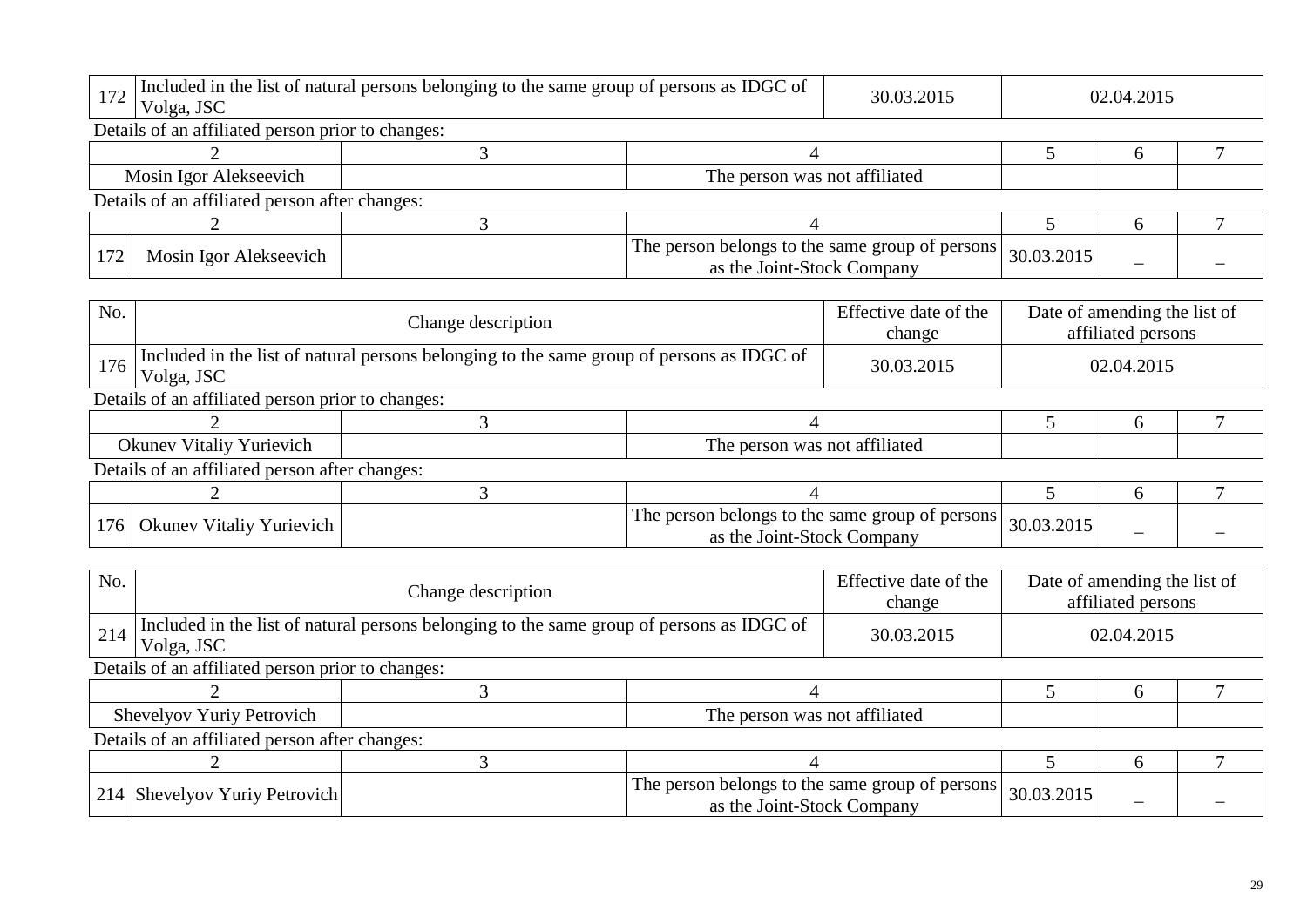| No. |                                                   | Change description                                                                        |                                                                                 |  | Date of amending the list of | affiliated persons |  |  |  |
|-----|---------------------------------------------------|-------------------------------------------------------------------------------------------|---------------------------------------------------------------------------------|--|------------------------------|--------------------|--|--|--|
| 209 | Volga, JSC                                        | Included in the list of natural persons belonging to the same group of persons as IDGC of | 30.03.2015                                                                      |  | 02.04.2015                   |                    |  |  |  |
|     | Details of an affiliated person prior to changes: |                                                                                           |                                                                                 |  |                              |                    |  |  |  |
|     |                                                   |                                                                                           |                                                                                 |  | h                            |                    |  |  |  |
|     | <b>Sharko Aleksandr Petrovich</b>                 |                                                                                           | The person was not affiliated                                                   |  |                              |                    |  |  |  |
|     | Details of an affiliated person after changes:    |                                                                                           |                                                                                 |  |                              |                    |  |  |  |
|     |                                                   |                                                                                           |                                                                                 |  |                              | h                  |  |  |  |
|     | 209 Sharko Aleksandr Petrovich                    |                                                                                           | The person belongs to the same group of persons  <br>as the Joint-Stock Company |  | 30.03.2015                   |                    |  |  |  |

| No. |                                                   | Change description                                                                        |                                                                                 |  | Date of amending the list of | affiliated persons |  |  |  |  |
|-----|---------------------------------------------------|-------------------------------------------------------------------------------------------|---------------------------------------------------------------------------------|--|------------------------------|--------------------|--|--|--|--|
| 203 | Volga, JSC                                        | Included in the list of natural persons belonging to the same group of persons as IDGC of |                                                                                 |  |                              | 02.04.2015         |  |  |  |  |
|     | Details of an affiliated person prior to changes: |                                                                                           |                                                                                 |  |                              |                    |  |  |  |  |
|     |                                                   |                                                                                           |                                                                                 |  | <sub>0</sub>                 |                    |  |  |  |  |
|     | Fortov Aleksey Viktorovich                        |                                                                                           | The person was not affiliated                                                   |  |                              |                    |  |  |  |  |
|     | Details of an affiliated person after changes:    |                                                                                           |                                                                                 |  |                              |                    |  |  |  |  |
|     |                                                   |                                                                                           |                                                                                 |  |                              | h                  |  |  |  |  |
| 203 | <b>Fortov Aleksey</b><br>Viktorovich              |                                                                                           | The person belongs to the same group of persons  <br>as the Joint-Stock Company |  | 30.03.2015                   |                    |  |  |  |  |

| No. | Change description                                                                                            |  |                               | Effective date of the<br>change |  | Date of amending the list of<br>affiliated persons |  |  |
|-----|---------------------------------------------------------------------------------------------------------------|--|-------------------------------|---------------------------------|--|----------------------------------------------------|--|--|
|     | $175$ Included in the list of natural persons belonging to the same group of persons as IDGC of<br>Volga, JSC |  |                               | 30.03.2015                      |  | 02.04.2015                                         |  |  |
|     | Details of an affiliated person prior to changes:                                                             |  |                               |                                 |  |                                                    |  |  |
|     |                                                                                                               |  |                               |                                 |  |                                                    |  |  |
|     | <b>Nikonov</b><br>Vasiliy Vladislavovich                                                                      |  | The person was not affiliated |                                 |  |                                                    |  |  |
|     | Details of an affiliated person after changes:                                                                |  |                               |                                 |  |                                                    |  |  |
|     |                                                                                                               |  |                               |                                 |  |                                                    |  |  |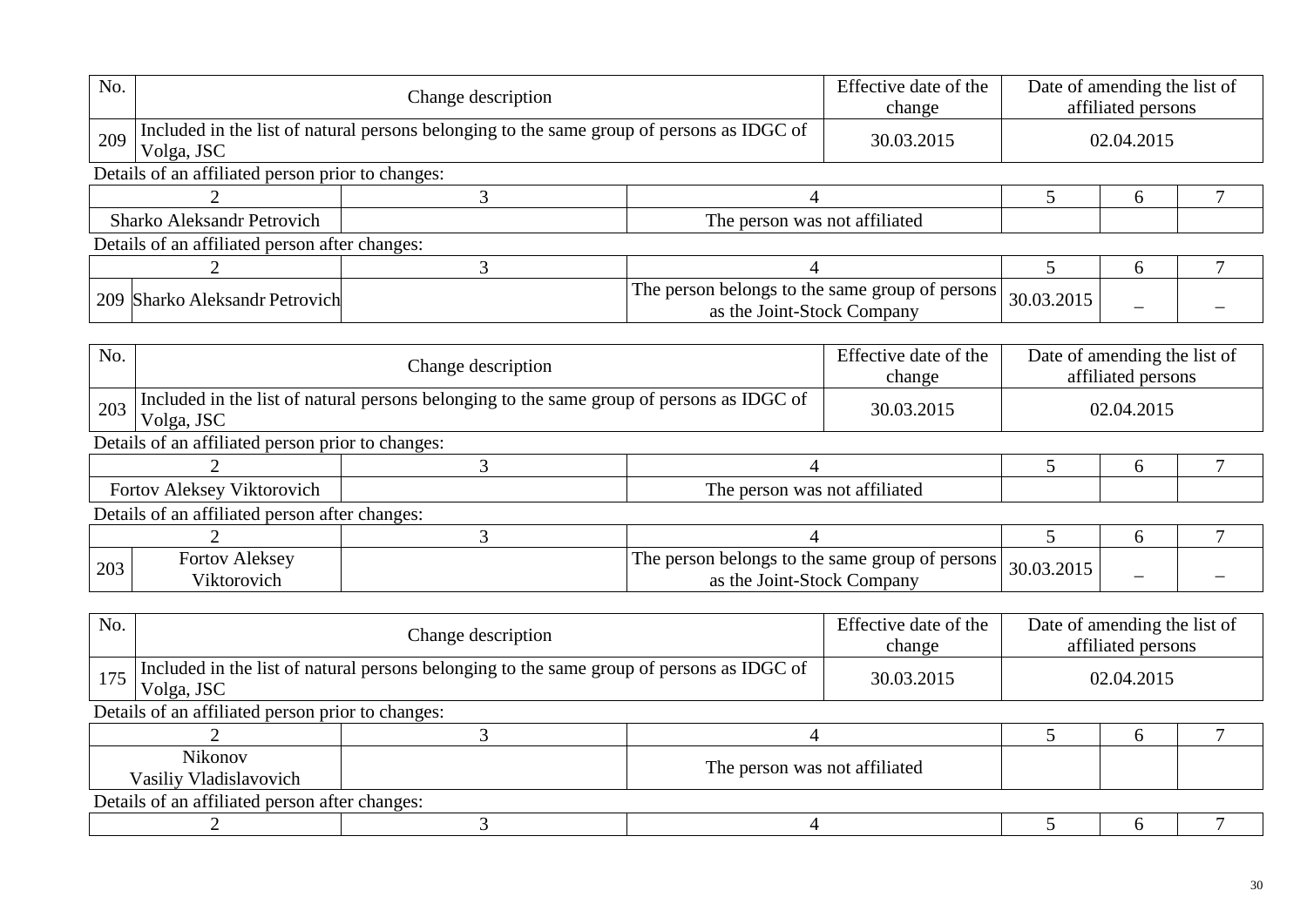| $-1$<br>N1konov                    | n<br>I he<br>persons<br>narcon<br>same<br>group of<br>belongs<br>) the<br>-80I<br>w | ⌒⌒         |  |
|------------------------------------|-------------------------------------------------------------------------------------|------------|--|
| r 71<br>' ladislavovich<br>asılı ( | the<br>Stock<br>Compan <sub>v</sub><br>Joint-<br>റ<br>u a                           | JU.UJ.ZUIJ |  |

| No. |                                                                                                         | Change description |                                                                               |            |              | Date of amending the list of<br>affiliated persons |  |
|-----|---------------------------------------------------------------------------------------------------------|--------------------|-------------------------------------------------------------------------------|------------|--------------|----------------------------------------------------|--|
| 184 | Included in the list of natural persons belonging to the same group of persons as IDGC of<br>Volga, JSC |                    |                                                                               | 30.03.2015 |              | 02.04.2015                                         |  |
|     | Details of an affiliated person prior to changes:                                                       |                    |                                                                               |            |              |                                                    |  |
|     |                                                                                                         |                    |                                                                               |            | <sub>0</sub> |                                                    |  |
|     | Rozentsvayg Evgeniy<br>Aleksandrovich                                                                   |                    | The person was not affiliated                                                 |            |              |                                                    |  |
|     | Details of an affiliated person after changes:                                                          |                    |                                                                               |            |              |                                                    |  |
|     |                                                                                                         |                    |                                                                               |            | <sub>6</sub> |                                                    |  |
| 184 | Rozentsvayg Evgeniy<br>Aleksandrovich                                                                   |                    | The person belongs to the same group of persons<br>as the Joint-Stock Company |            | 30.03.2015   |                                                    |  |

| No. |                                                                                                         | Change description |                                                                               |              |            | Date of amending the list of<br>affiliated persons |  |
|-----|---------------------------------------------------------------------------------------------------------|--------------------|-------------------------------------------------------------------------------|--------------|------------|----------------------------------------------------|--|
| 191 | Included in the list of natural persons belonging to the same group of persons as IDGC of<br>Volga, JSC |                    |                                                                               | 30.03.2015   |            | 02.04.2015                                         |  |
|     | Details of an affiliated person prior to changes:                                                       |                    |                                                                               |              |            |                                                    |  |
|     |                                                                                                         |                    |                                                                               | <sub>0</sub> |            |                                                    |  |
|     | Smolnikov Andrey Sergeevich                                                                             |                    | The person was not affiliated                                                 |              |            |                                                    |  |
|     | Details of an affiliated person after changes:                                                          |                    |                                                                               |              |            |                                                    |  |
|     |                                                                                                         |                    |                                                                               |              |            |                                                    |  |
| 191 | Smolnikov Andrey<br>Sergeevich                                                                          |                    | The person belongs to the same group of persons<br>as the Joint-Stock Company |              | 30.03.2015 |                                                    |  |

| No. | Change description                                                                                      | Effective date of the<br>change | Date of amending the list of<br>affiliated persons |
|-----|---------------------------------------------------------------------------------------------------------|---------------------------------|----------------------------------------------------|
| 144 | Included in the list of natural persons belonging to the same group of persons as IDGC of<br>Volga, JSC | 30.03.2015                      | 02.04.2015                                         |
|     | Details of an affiliated person prior to changes:                                                       |                                 |                                                    |

| <del>∠</del> ∧ ™<br>מזפי<br>Nikolaevi<br>лакс<br>71CL | n≏<br>attılıatı<br>not<br>pers<br>was<br>rson<br>$\blacksquare$ |  |  |
|-------------------------------------------------------|-----------------------------------------------------------------|--|--|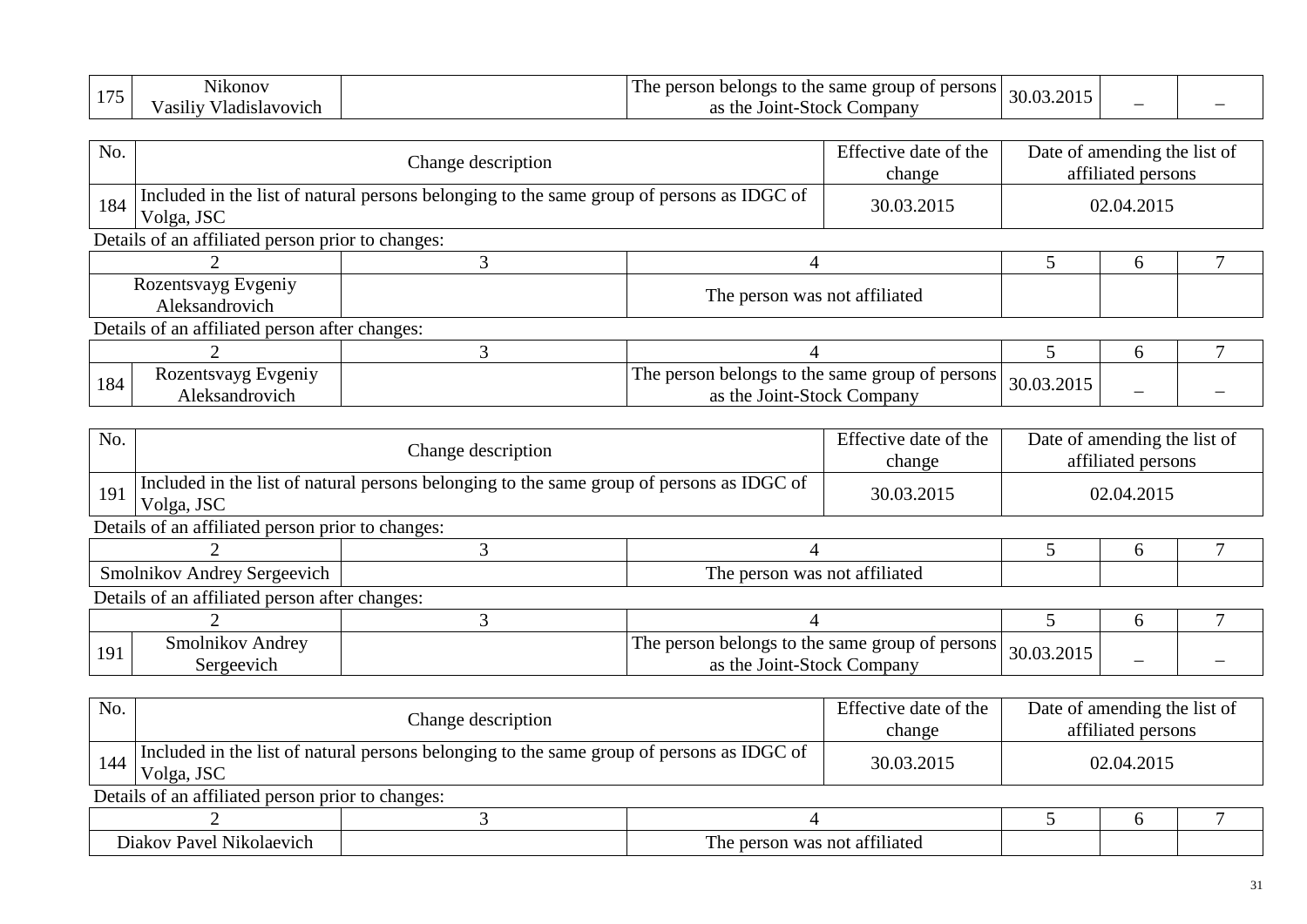Details of an affiliated person after changes:

| 144 | Diakov Pavel Nikolaevich | The person belongs to the same group of persons<br><b>Joint-Stock Company</b><br>as the | 30.03.2015 | – |  |
|-----|--------------------------|-----------------------------------------------------------------------------------------|------------|---|--|

| No. |                                                   | Change description                                                                        |                                                                               |  |            | Date of amending the list of<br>affiliated persons |  |
|-----|---------------------------------------------------|-------------------------------------------------------------------------------------------|-------------------------------------------------------------------------------|--|------------|----------------------------------------------------|--|
| 186 | Volga, JSC                                        | Included in the list of natural persons belonging to the same group of persons as IDGC of |                                                                               |  |            | 02.04.2015                                         |  |
|     | Details of an affiliated person prior to changes: |                                                                                           |                                                                               |  |            |                                                    |  |
|     |                                                   |                                                                                           |                                                                               |  |            | <sub>6</sub>                                       |  |
|     | Saukh Viktor Mikhailovich                         |                                                                                           | The person was not affiliated                                                 |  |            |                                                    |  |
|     | Details of an affiliated person after changes:    |                                                                                           |                                                                               |  |            |                                                    |  |
|     |                                                   |                                                                                           |                                                                               |  |            | <sub>6</sub>                                       |  |
| 186 | Saukh Viktor<br>Mikhailovich                      |                                                                                           | The person belongs to the same group of persons<br>as the Joint-Stock Company |  | 30.03.2015 |                                                    |  |

| No. |                                                                                                                          | Effective date of the<br>Change description |                                                                               |            |            | Date of amending the list of<br>affiliated persons |  |
|-----|--------------------------------------------------------------------------------------------------------------------------|---------------------------------------------|-------------------------------------------------------------------------------|------------|------------|----------------------------------------------------|--|
| 132 | Change of date of occurrence of the ground for recognition of the person as a person<br>affiliated to IDGC of Volga, JSC |                                             | 30.03.2015                                                                    | 02.04.2015 |            |                                                    |  |
|     | Details of an affiliated person prior to changes:                                                                        |                                             |                                                                               |            |            |                                                    |  |
|     |                                                                                                                          |                                             |                                                                               |            | h          |                                                    |  |
|     | 134   Bakhtin Pavel Viktorovich                                                                                          |                                             | The person belongs to the same group of persons<br>as the Joint-Stock Company |            | 31.03.2014 |                                                    |  |
|     | Details of an affiliated person after changes:                                                                           |                                             |                                                                               |            |            |                                                    |  |
|     |                                                                                                                          |                                             |                                                                               |            |            | h                                                  |  |
|     | 132   Bakhtin Pavel Viktorovich                                                                                          |                                             | The person belongs to the same group of persons<br>as the Joint-Stock Company |            | 30.03.2015 |                                                    |  |

| No. | Change description                                                                                                 | Effective date of the<br>change | Date of amending the list of<br>affiliated persons |
|-----|--------------------------------------------------------------------------------------------------------------------|---------------------------------|----------------------------------------------------|
|     | $_{122}$ Change of the address of the legal person belonging to the same group of persons as IDGC<br>of Volga, JSC | 30.03.2015                      | 02.04.2015                                         |